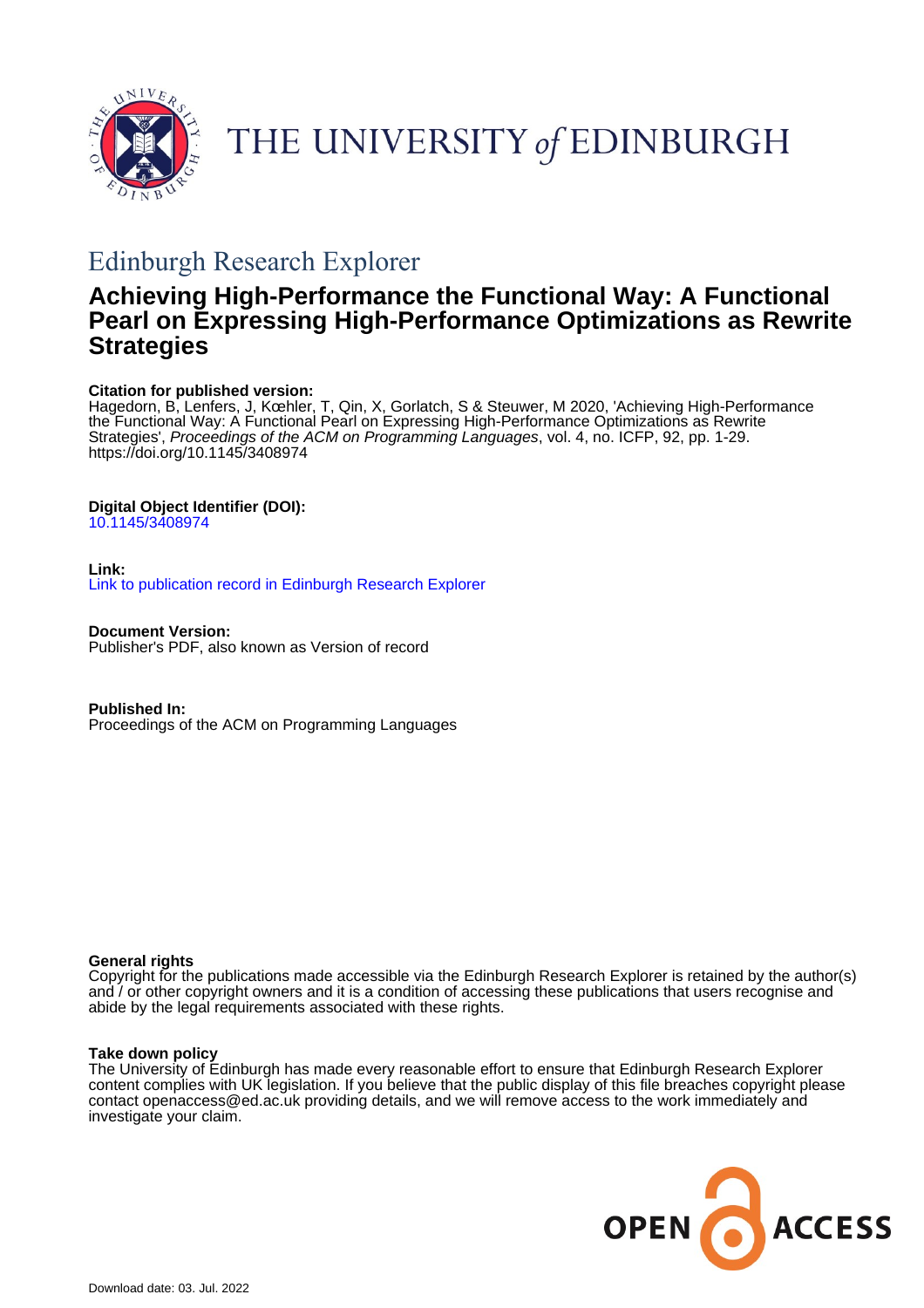

A Functional Pearl on Expressing High-Performance Optimizations as Rewrite Strategies

BASTIAN HAGEDORN, University of Münster, Germany JOHANNES LENFERS, University of Münster, Germany THOMAS KŒHLER, University of Glasgow, UK XUEYING QIN, University of Glasgow, UK SERGEI GORLATCH, University of Münster, Germany MICHEL STEUWER, University of Glasgow, UK

Optimizing programs to run efficiently on modern parallel hardware is hard but crucial for many applications. The predominantly used imperative languages - like C or OpenCL - force the programmer to intertwine the code describing functionality and optimizations. This results in a portability nightmare that is particularly problematic given the accelerating trend towards specialized hardware devices to further increase efficiency.

Many emerging DSLs used in performance demanding domains such as deep learning or high-performance image processing attempt to simplify or even fully automate the optimization process. Using a high-level - often functional - language, programmers focus on describing functionality in a declarative way. In some systems such as Halide or TVM, a separate schedule specifies how the program should be optimized. Unfortunately, these schedules are not written in well-defined programming languages. Instead, they are implemented as a set of ad-hoc predefined APIs that the compiler writers have exposed.

In this functional pearl, we show how to employ functional programming techniques to solve this challenge with elegance. We present two functional languages that work together - each addressing a separate concern. RIS**E** is a functional language for expressing computations using well known functional data-parallel patterns. ELEVATE is a functional language for describing optimization strategies. A high-level RIS**E** program is transformed into a low-level form using optimization strategies written in ELEVATE. From the rewritten low-level program high-performance parallel code is automatically generated. In contrast to existing high-performance domain-specific systems with scheduling APIs, in our approach programmers are not restricted to a set of built-in operations and optimizations but freely define their own computational patterns in RIS**E** and optimization strategies in ELEVATE in a composable and reusable way. We show how our holistic functional approach achieves competitive performance with the state-of-the-art imperative systems Halide and TVM.

# CCS Concepts: • Software and its engineering → Functional languages; Compilers; • Theory of com $putation \rightarrow Rewrite$  systems.

Additional Key Words and Phrases: Rewrite Rules, Optimization Strategies, Strategy Languages, ELEVATE

# ACM Reference Format:

Bastian Hagedorn, Johannes Lenfers, Thomas Kœhler, Xueying Qin, Sergei Gorlatch, and Michel Steuwer. 2020. Achieving High-Performance the Functional Way: A Functional Pearl on Expressing High-Performance Optimizations as Rewrite Strategies. Proc. ACM Program. Lang. 4, ICFP, Article 92 (August 2020), [29](#page-29-0) pages. <https://doi.org/10.1145/3408974>

Authors' addresses: Bastian Hagedorn, University of Münster, Germany, b.hagedorn@wwu.de; Johannes Lenfers, University of Münster, Germany, j.le@wwu.de; Thomas Kœhler, University of Glasgow, UK, t.koehler.1@research.gla.ac.uk; Xueying Qin, University of Glasgow, UK, 2335466q@student.gla.ac.uk; Sergei Gorlatch, University of Münster, Germany, gorlatch@ wwu.de; Michel Steuwer, University of Glasgow, UK, michel.steuwer@glasgow.ac.uk.



This work is licensed under a Creative Commons Attribution 4.0 International License.

© 2020 Copyright held by the owner/author(s). 2475-1421/2020/8-ART92 <https://doi.org/10.1145/3408974>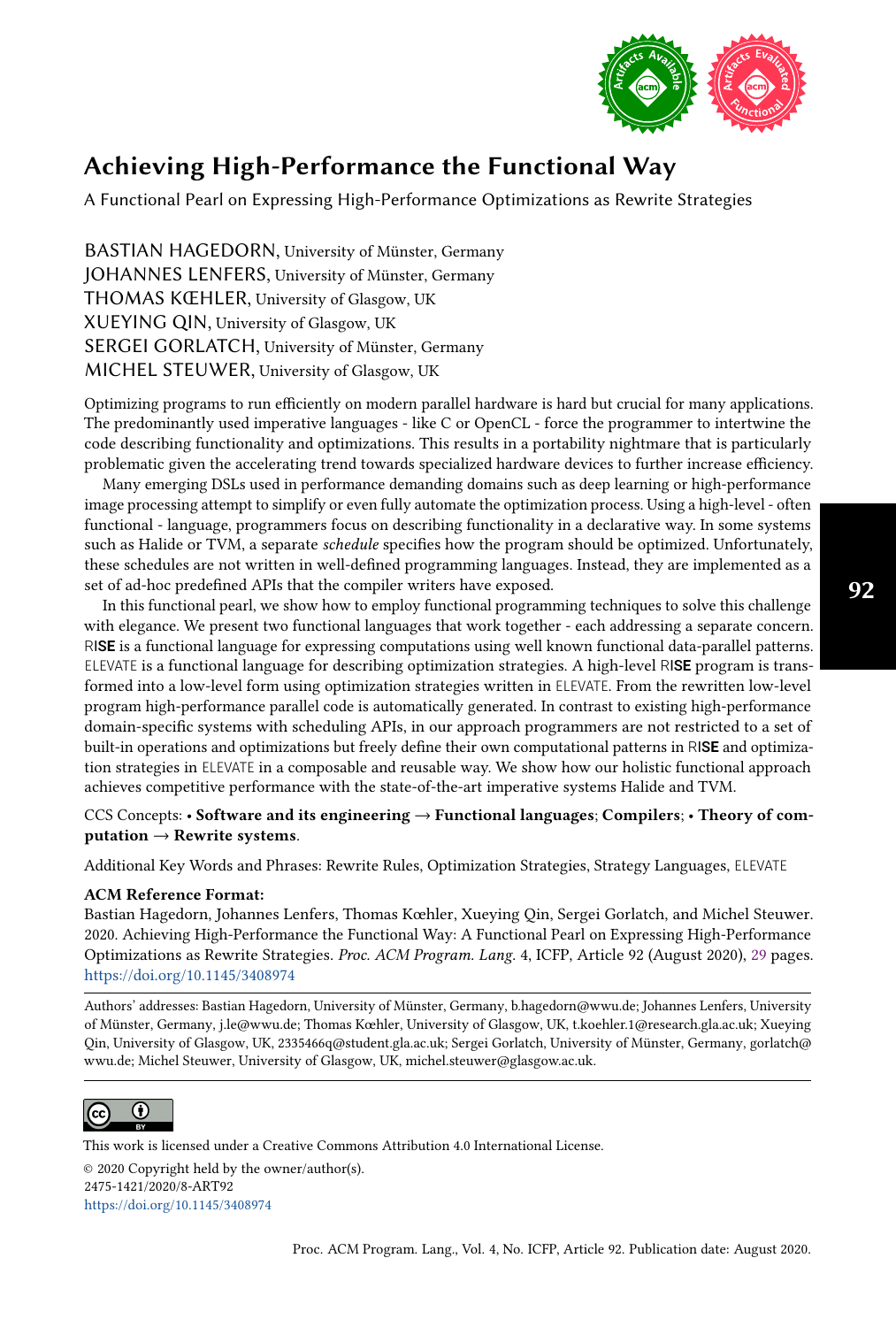#### 1 INTRODUCTION

The tremendous gains in performance and efficiency that computer hardware continues to make are a vital driving force for innovation in computing. These improvements enables entire new areas of computing, such as deep learning, to deliver applications unthinkable even just a few years ago. Moore's law and Denard's scaling describe the exponential growth of transistor counts leading to improved performance and the exponential growth in performance per watt, leading to improved energy efficiency. Unfortunately, these laws are coming to an end, as observed in the 2017 ACM Turing Lecture by [Hennessy and Patterson](#page-28-0) [\[2019\]](#page-28-0). As a result, the performance and energy efficiency gains no longer come for free for software developers. Programs have to be optimized for an increasingly diverse set of hardware devices by exploiting many subtle details of the computer architecture. Therefore, performance portability has emerged as a crucial concern as software naturally outlives the faster cycle of hardware generations. The accelerating trend towards specialized hardware, which offers extreme benefits for performance and energy efficiency if the specially optimized software exploits it, emphasizes the need for performance portability.

The predominant imperative and low-level programming approaches such as C, CUDA, or OpenCL force programmers to intertwine the code describing the program's functional behavior with optimization decisions. This entanglement makes them  $-$  by design  $-$  non performance portable. As an alternative, higher-level domain-specific approaches have emerged that allow programmers to declaratively describe the functional behavior without committing to a specific implementation. Prominent examples of this approach are virtually all machine learning systems such as TensorFlow [\[Abadi et al.](#page-27-0) [2015\]](#page-27-0) or PyTorch [\[Paszke et al.](#page-28-1) [2017\]](#page-28-1). For these approaches, the compilers and runtime systems are responsible for optimizing the computations expressed as dataflow graphs. Programmers have limited control over the optimization process. Instead, large teams of engineers at Google and Facebook provide fast implementations for the most common hardware platforms, for TensorFlow including Google's specialized TPU hardware. This labor-intensive support of new hardware is currently only sustainable for the biggest companies – and even they struggle as highlighted by [Barham and Isard](#page-27-1) [\[2019\]](#page-27-1), two of the original authors of TensorFlow.

TVM by [Chen et al.](#page-27-2) [\[2018\]](#page-27-2) and Halide by [Ragan-Kelley et al.](#page-28-2) [\[2018,](#page-28-2) [2013\]](#page-28-3) are two imperative state-of-the-art high-performance domain-specific code generators used in machine learning and image processing. Both of these systems attempt to tackle the performance portability challenge by separating the program into two parts: schedules and algorithms. A schedule describes the optimizations to apply to an algorithm that defines the functional behavior of the computation. Schedules are implemented using a set of predefined ad-hoc APIs that expose a fixed set of optimization options. TVM's and Halide's authors describe these APIs as a scheduling language, but they lack many desirable properties of a programming language. Most crucially, programmers are not able to define their own abstractions. Even the composition of existing optimization primitives is unintuitive in some cases due to the lack of precise semantics, and both compilers have default and implicit behavior limiting experts' control. All of these reasons make writing schedules significantly harder than writing algorithms. Furthermore, for some desirable optimizations, it is not sufficient to change the schedule, but programmers must redefine the algorithm itself  $-$  violating the promise of separating algorithm and schedule. To overcome the innovation obstacle of manually optimizing for specialized hardware and for achieving automated performance portability, we will need to rethink how we separate, describe, and apply optimizations in a more principled way.

What has the functional programming community to offer to solve this challenge? Encoding program transformations as rewrite rules has been a long-established idea that emerged from the functional community. [Bird and de Moor](#page-27-3) [\[1997\]](#page-27-3) studied an algebraic programming approach where functional programs are rewritten by exploiting algebraic properties. The Glasgow Haskell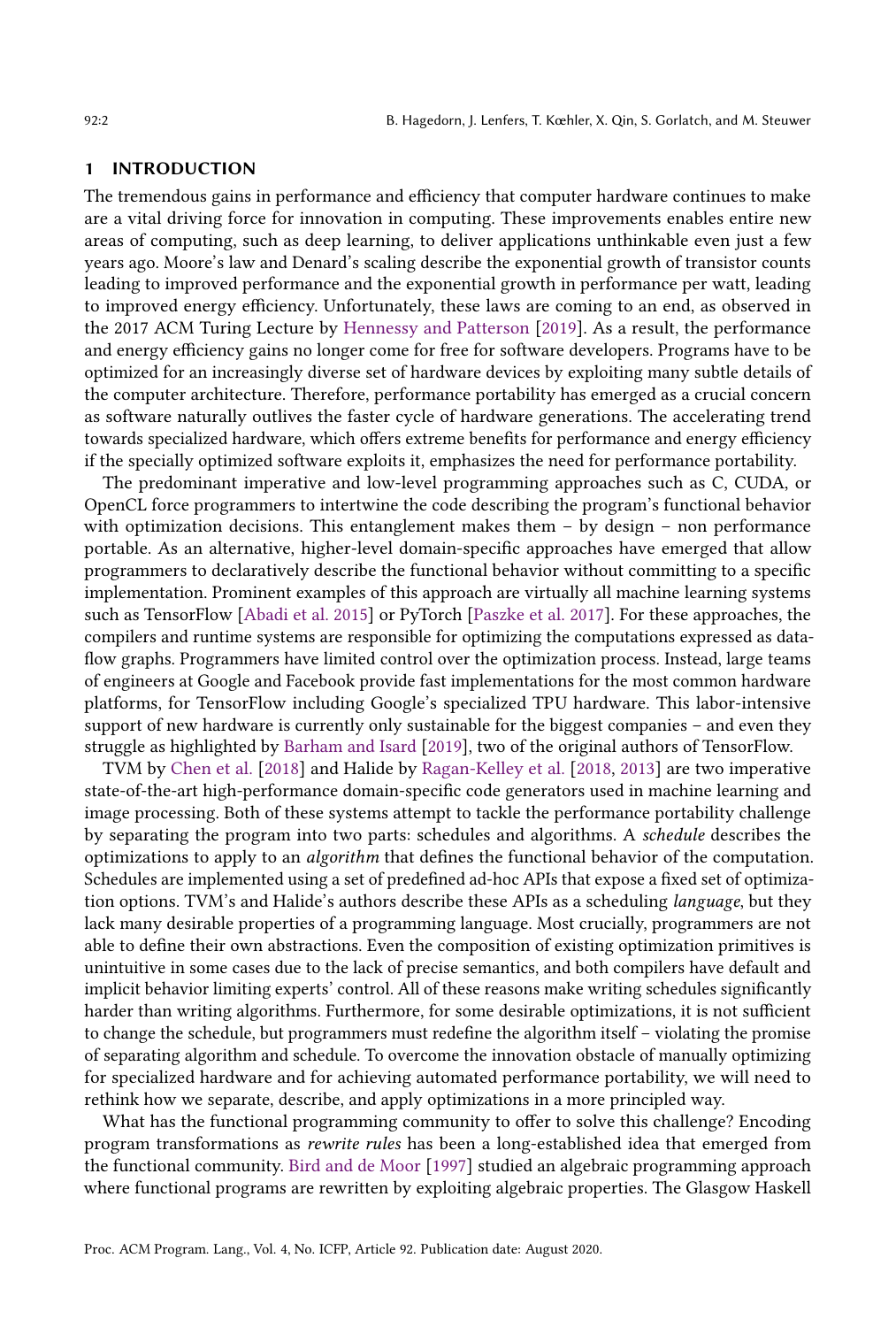<span id="page-3-0"></span>

Fig. 1. Overview of our holistic functional approach to achieving high-performance: Computations are expressed as High-Level Programs written in the data-parallel language RIS**E**. These programs are rewritten following the instructions of an Optimization Strategy expressed in the strategy language ELEVATE. From the rewritten Low-Level Programs that encode optimizations explicitly, High-Performance Code is generated.

Compiler allows the specification of rewrite rules for program optimizations [\[Peyton Jones et al.](#page-28-4) [2001\]](#page-28-4). More recently, LIFT by [Steuwer et al.](#page-28-5) [\[2015\]](#page-28-5) encodes optimization and implementation choices as rewrite rules for optimizing a high-level pattern-based data-parallel functional language using an automated stochastic search method applying the rewrites. Rewrite based approaches, such as LIFT, have the advantage of being easily extensible towards new application domains (such as stencils discussed by [Hagedorn et al.](#page-28-6) [\[2018\]](#page-28-6)) as well as supporting new hardware features (such as specialized vector instructions which are encoded as new low-level patterns and introduced by a rewrite rule described by [Steuwer et al.](#page-28-7) [\[2016\]](#page-28-7)). Unfortunately, these rewrite approaches are so far limited in their practicality to deliver the high level of performance required in many real-world applications and achieved by current imperative approaches.

In this paper, we describe a practical holistic functional approach to high-performance code generation. We combine RIS**E**, a data-parallel functional language for expressing computations, with a functional strategy language, called ELEVATE. RIS**E** provides well known functional data-parallel patterns for expressing computations at a high level. ELEVATE enables programmers to define their own abstractions for building optimization strategies in a composable and reusable way. We provide a purely functional high-performance code generation solution that is practical and allows expert programmers to precisely control optimizations. As we will see in our experimental results, our approach provides competitive performance compared to the imperative state-of-the-art while being built with and leveraging functional principles resulting in an elegant and composable design.

While the individual components of our approach are not necessary novel for the functional community, we believe that our overall design demonstrates an interesting novel application of functional-programming techniques for achieving high performance. RIS**E** is inspired by functional data-parallel languages such as LIFT [\[Steuwer et al.](#page-28-5) [2015,](#page-28-5) [2017\]](#page-28-8), Accelerate by [Chakravarty et al.](#page-27-4) [\[2011\]](#page-27-4), and Futhark by [Henriksen et al.](#page-28-9) [\[2017\]](#page-28-9). ELEVATE is inspired by strategy languages for rewrite systems – mainly unknown to the high-performance community – such as Stratego by [Visser](#page-29-1) [\[2001a\]](#page-29-1). [Kirchner](#page-28-10) [\[2015\]](#page-28-10) provides a recent overview of the rewriting community's research.

Figure [1](#page-3-0) shows an overview of our approach showing the compilation flow from a high-level program and an optimization strategy to high-performance code. In Section [2,](#page-4-0) we first motivate the need for a more principled way to separate, describe, and apply optimizations. RIS**E** and its compilation is explained in Section [3.3](#page-8-0) before we focus on ELEVATE (Section [4\)](#page-8-1) and how optimization strategies are expressed in it (Section [5\)](#page-15-0). We present an experimental evaluation comparing with TVM and Halide in Section [6.](#page-20-0) We finish with related work in Section [7](#page-25-0) and a conclusion (Section [8\)](#page-26-0).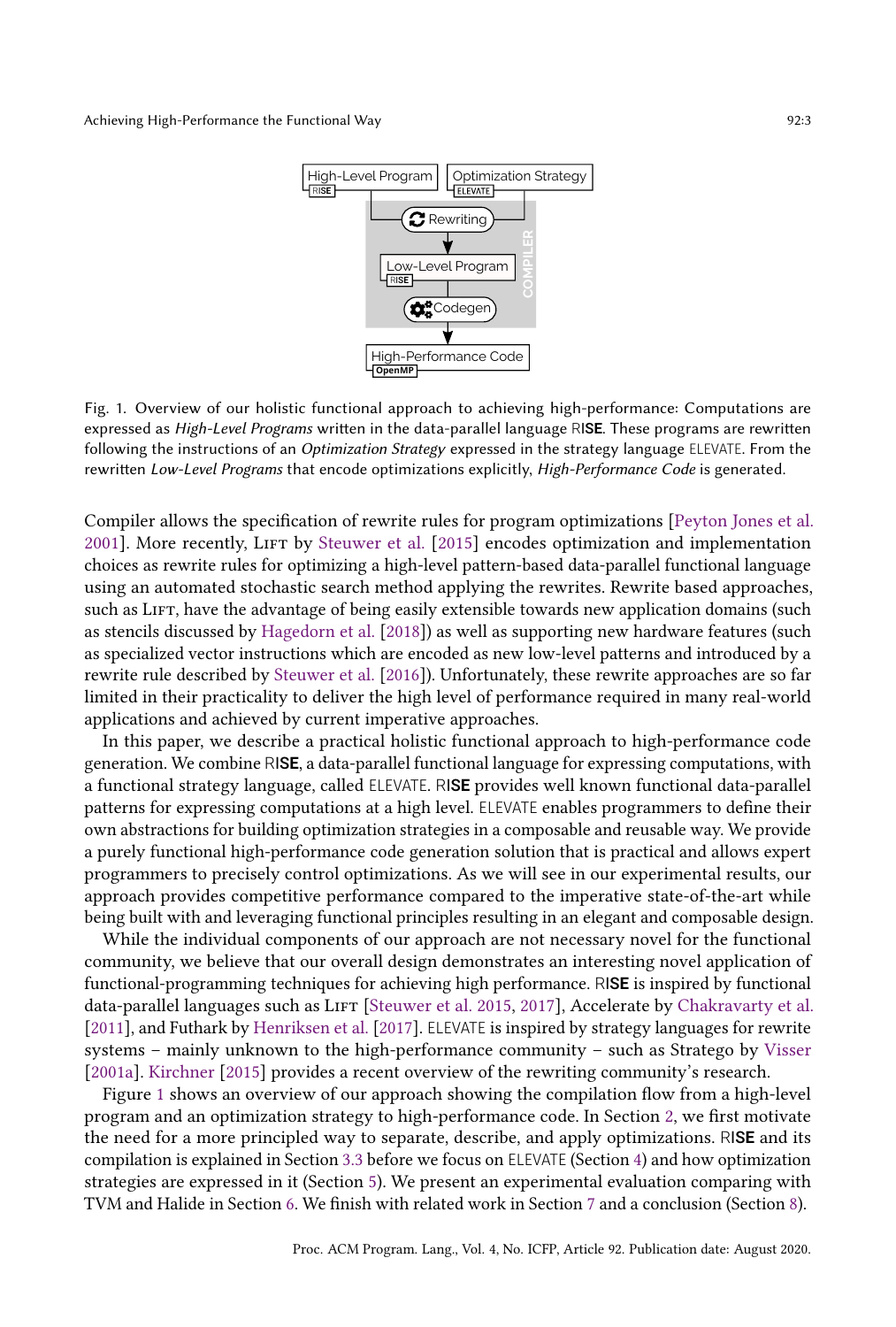```
1 # Naive algorithm
2 k = tvm.reduce_axis((0, K), 'k')
3 A = tvm.placeholder((M, K), name='A')
4 B = tvm.placeholder((K, N), name='B')
5 C = tvm.compute((M, N),lambda x, y: tvm.sum(A[x, k] * B[k, y], axis=k),name='C')
6 # Default schedule
7 s = tvm.create_schedule(C.op)
```
<span id="page-4-3"></span>Listing 1 Matrix matrix multiplication in TVM. Lines 2–[5](#page-4-2) define the computation  $A \times B$ , line [7](#page-4-3) instructs the compiler to use the default schedule computing the output matrix sequentially in a row-major order.

```
1 # Optimized algorithm
2 k = tvm.reduce_axis((0, K), 'k')
3 A = tvm.placeholder((M, K), name='A')
4 B = tvm.placeholder((K, N), name='B')
 5 pB = tvm.compute((N / 32, K, 32), lambda x, y, z: B[y, x * 32 + z], name='pB')<br>6 C = tvm.compute((M,N), lambda x,y:tvm.sum(A[x,k] * pB[y//32,k,tvm.indexmod(y,32)], axis=k),name='C')
7 # Parallel schedule
8 s = tvm.create_schedule(C.op)
9 CC = s.cache_write(C, 'global')
10 xo, yo, xi, yi = s[C].tile(C.op.axis[0], C.op.axis[1], 32, 32)
11 s[CC].compute_at(s[C], yo)
12 xc, yc = s[CC].op. axis13 k, = s[CC].op.reduce_axis
14 ko, ki = s[CC].split(k, factor=4)
15 s[CC].reorder(ko, xc, ki, yc)
16 s[CC].unroll(ki)
17 s[CC].vectorize(yc)
18 s[C].parallel(xo)
19 x, y, z = s[pB].op. axis20 s[pB].vectorize(z)
21 s[pB].parallel(x)
```
<span id="page-4-12"></span><span id="page-4-11"></span><span id="page-4-9"></span>Listing 2 Optimized Matrix matrix multiplication in TVM. Lines 2–[6](#page-4-5) define an optimized version of the algorithm in Listing [1,](#page-4-6) the other lines define a schedule specifying the optimizations for targeting CPUs.

# <span id="page-4-0"></span>2 MOTIVATION AND BACKGROUND

We motivate the need for more principled optimizations with a closer look at TVM, the current state-of-the-art in high-performance domain-specific compilation for machine learning. We then argue for achieving high-performance code generation using well-known functional programming techniques by separating computations and optimizations into two separate functional languages.

# 2.1 Scheduling Languages for High-Performance Code Generation

Halide by [Ragan-Kelley et al.](#page-28-2) [\[2018\]](#page-28-2) introduced into the domain of high-performance code generation the concept of decoupling a program into: the algorithm, describing the functional behavior, and the schedule, specifying how the underlying compiler should optimize the program. It has been designed to generate high-performance code for image processing pipelines [\[Ragan-Kelley et al.](#page-28-3) [2013\]](#page-28-3) and has since inspired similar approaches such as TVM by [Chen et al.](#page-27-2) [\[2018\]](#page-27-2) in deep learning.

Listings [1](#page-4-6) and [2](#page-4-7) [\[TVM 2020\]](#page-28-11) show two snippets of TVM Python code for generating matrix multiplication implementations. Listing [1](#page-4-6) shows a simple version. The lines  $2-5$  $2-5$  define the matrix multiplication computation:  $A$  and  $B$  are multiplied by performing the dot product for each coordinate pair  $(x, y)$ . The dot product is expressed as pairwise multiplications and reducing over the reduction domain  $k$  using the tvm.sum operator (line [5\)](#page-4-2). Line [7](#page-4-3) instructs the compiler to use the default schedule which generates code to compute the output matrix sequentially.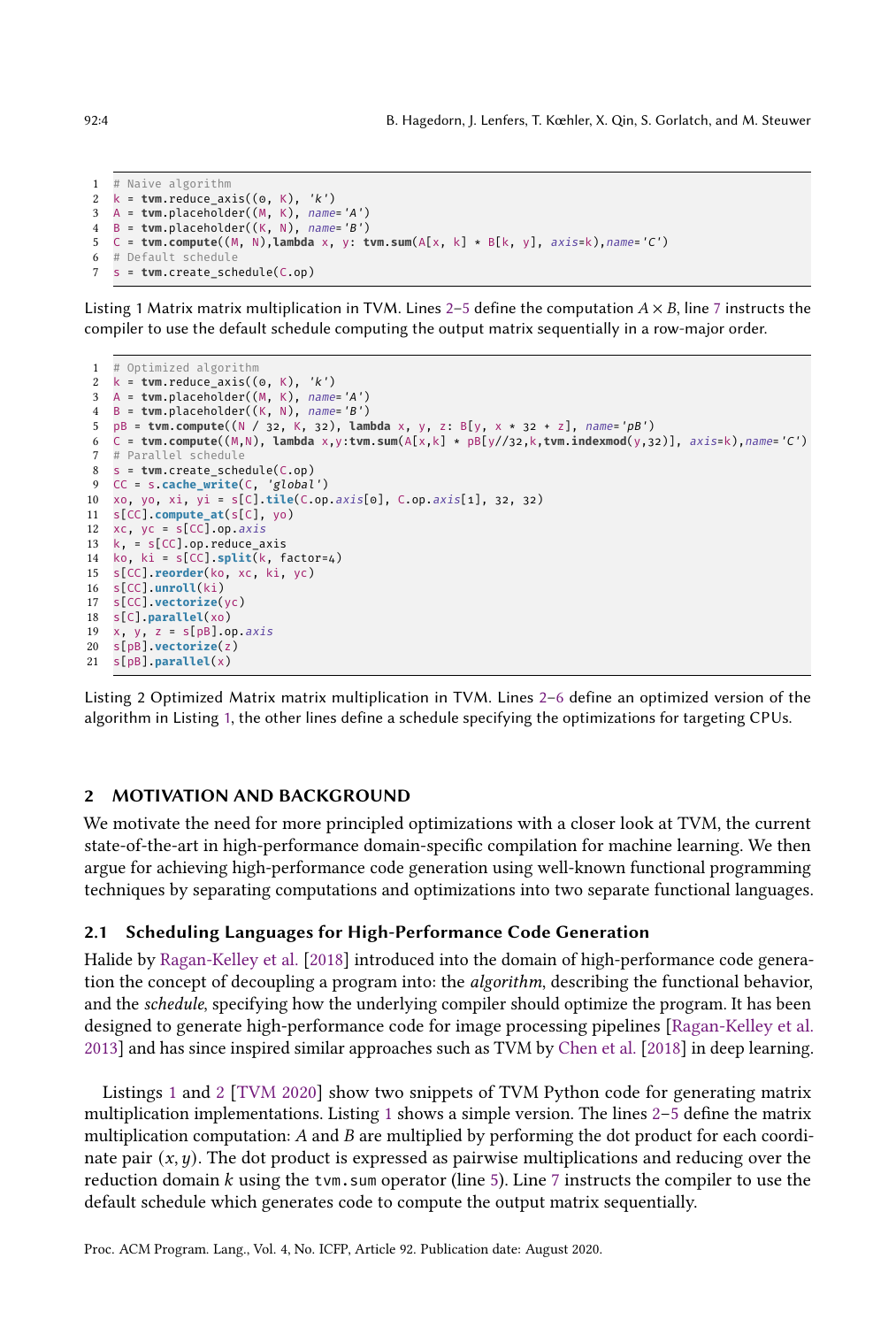Modifications for Optimizing Performance. Listing [2](#page-4-7) shows an optimized version of the same computation. The schedule in lines  $8-21$  $8-21$  specifies multiple program transformations including tiling (line [10\)](#page-4-10), vectorization (line [17\)](#page-4-11), and loop unrolling (line [16\)](#page-4-12) for optimizing the performance on multi-core CPUs. However, in order to optimize the memory access pattern, the algorithm has to be changed. In this example, a copy of the B matrix (pB) is introduced in line [5](#page-4-13) (and used in line [6\)](#page-4-5) whose elements are reordered depending on the tile size. This optimization is not expressible with scheduling primitives and, therefore, requires the modification of the algorithm  $-$  clearly violating the promise of separating algorithm and schedule. Even for optimizations that do not require changing the algorithm, the separation between algorithm and schedule is blurred because both share the same Python identifiers and must, therefore, live in the same scope. This unsharp separation limits the reuse of schedules across algorithms.

The optimized parallel schedule uses eight built-in optimization primitives (cache\_write, tile, compute\_at, split, reorder, unroll, vectorize, parallel). Scheduling primitives provide highlevel abstractions for typical program transformations aiming to optimize performance. Some are specific for the hardware (like vectorize), some are generally useful algorithmic optimizations for many applications (like tiling to increase data locality), and others are low-level optimizations (like unroll and reorder that transform loop nests). However, TVM's scheduling language is not easily extensible. Adding a new optimization primitive to the existing schedule API requires extending the underlying TVM compiler. Even a primitive like tile, which can be implemented as a composition of split and reorder [\[Halide 2020\]](#page-28-12), is provided as a built-in abstraction. Modern scheduling languages are not extensible with user-defined abstractions.

The behavior of some primitives is not intuitive, and the documentation provides only informal descriptions, e.g., for cache write: "Create a cache write of original tensor, before storing into tensor". Reasoning about schedules is difficult due to the lack of clear descriptions of optimization primitives.

If no schedule is provided (as in Listing [1\)](#page-4-6), the TVM compiler employs a set of implicit default optimizations that are out of reach for the user's control. The implicit optimizations sometimes lead to the surprising behavior that algorithms without a schedule perform better (e.g., due to auto-vectorization) than ones where a programmer provides a schedule.

# 2.2 The Need for a Principled Way to Separate, Describe and Apply Optimizations

Out of the shortcomings of the scheduling API approach, we identify the following desirable features for a more principled way to separate, describe, and apply optimizations for high-performance code generation. Our holistic functional approach aims to:

- (1) Separate concerns: Computations should be expressed at a high abstraction level only. They should not be changed to express optimizations;
- (2) Facilitate reuse: Optimization strategies should be defined clearly separated from the computational program facilitating reusability of computational programs and strategies;
- (3) Enable composability: Computations and strategies should be written as compositions of user-defined building blocks (possibly domain-specific ones); both languages should facilitate the creation of higher-level abstractions;
- (4) Allow reasoning: Computational patterns, but also especially strategies, should have a precise, well-defined semantics allowing reasoning about them;
- (5) Be explicit: Implicit default behavior should be avoided to empower users to be in control.

Fundamentally we argue that a more principled high-performance code generation approach should be holistic by considering computation and optimization strategies equally important. As a consequence, a strategy language should be built with the same standards as a language describing computation.

In this paper, we present such an approach combining the functional languages: RIS**E** and ELEVATE.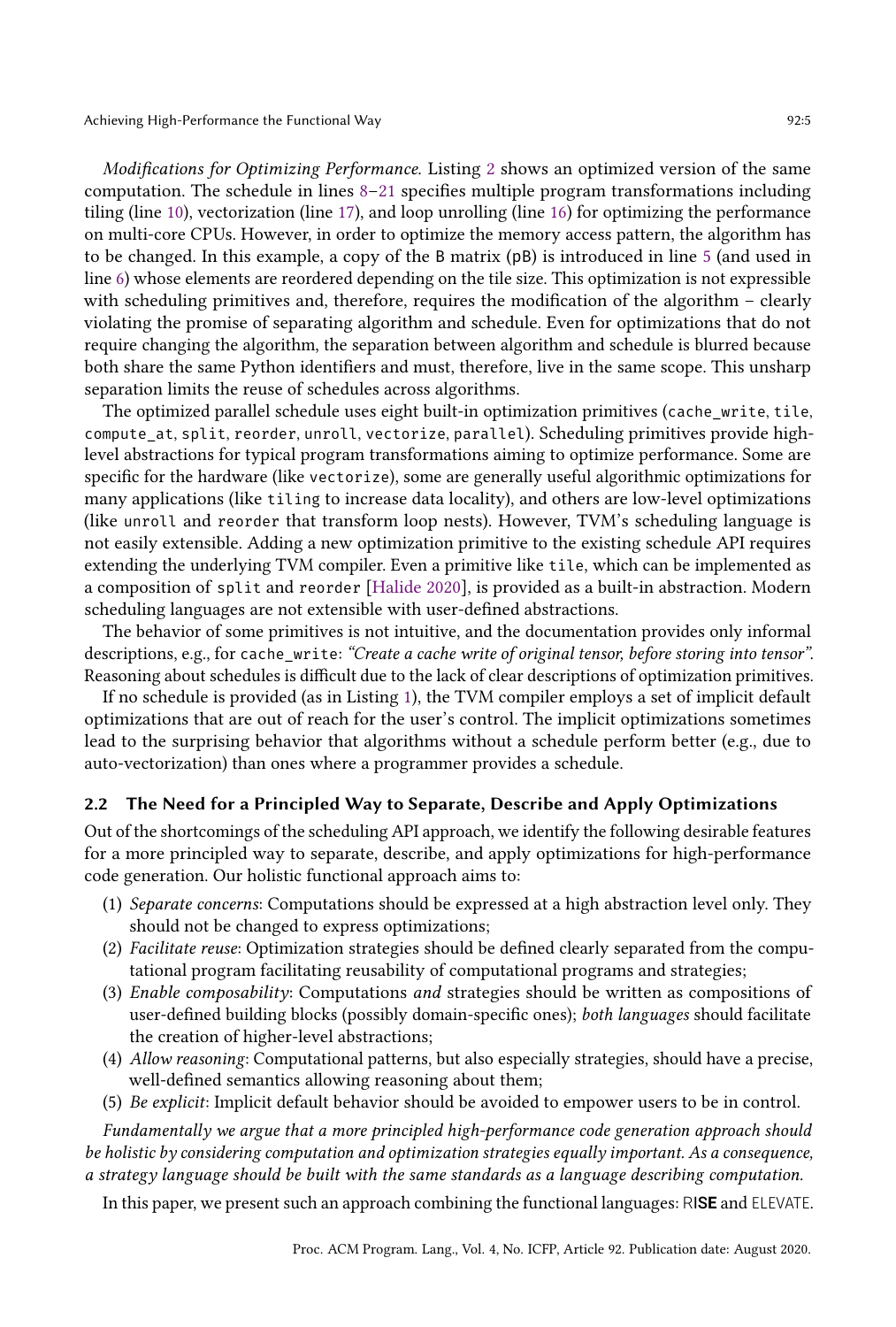```
1 // Matrix Matrix Multiplication in RISE
2 val dot = fun(as, fun(bs,
    3 zip(as)(bs) |> map(fun(ab, mult(fst(ab))(snd(ab)))) |> reduce(add)(0) ) )
4 val mm = fun(a : M.K.float, fun(b : K.N.float,
5 a |> map(fun(arow, // iterating over M
6 transpose(b) |> map(fun(bcol, // iterating over N
7 dot(arow)(bcol) )))) ) ) / iterating over K
1 // Optimization Strategy in ELEVATE
2 val tiledMM = (tile(32,32) '@' outermost(mapNest(2)) ';' lowerToC)(mm)
```
Fig. 3. Matrix matrix multiplication in RIS**E** (top) and the tiling optimization strategy in ELEVATE (bottom).

Figure [3](#page-6-0) shows an example of a RIS**E** program defining matrix multiplication computation as a composition of well-known data-parallel functional patterns. Below is an ELEVATE strategy that defines one possible optimization by applying the well-known tiling optimization that improves memory usage by increasing spatial and temporal locality of the data. The optimization strategy is defined as a sequential composition ('**;**') of user-defined strategies that are themselves defined as compositions of simple rewrite rules giving the strategy a precise semantics. We do not employ implicit behavior and instead generate low-level code according to the optimization strategy.

In the remainder of the paper, we explore our holistic functional approach for achieving highperformance. We describe how to define optimizations typically provided in high-performance scheduling languages as optimization strategies in ELEVATE defined as compositions of simple rewrite rules for data-parallel functional programs. We start by briefly introducing the computational language RIS**E** and its compilation to parallel imperative code.

#### 3 RISE: A LANGUAGE FOR EXPRESSING DATA-PARALLEL COMPUTATIONS

In this section, we give a brief introduction of RIS**E** (Section [3.1\)](#page-6-1), how low-level patterns represent hardware features (Section [3.2\)](#page-7-0), and finally, how we generate imperative code (Section [3.3\)](#page-8-0).

#### <span id="page-6-1"></span>3.1 A Brief Introduction to RISE

RIS**E** is a functional programming language that uses data-parallel patterns to express computations over multi-dimensional arrays. RISE is a spiritual successor of LIFT, which was initially introduced by [Steuwer et al.](#page-28-5) [\[2015\]](#page-28-5). LIFT has demonstrated that functional, high-performance code generation is feasible for different domains, including dense linear algebra, sparse linear algebra, and stencil computations (see [\[Steuwer et al.](#page-28-8) [2017\]](#page-28-8) and [\[Hagedorn et al.](#page-28-6) [2018\]](#page-28-6)). RIS**E** is implemented as a deep embedded DSL in Scala and generates parallel OpenMP code for CPUs and OpenCL for GPUs.

Figure [4](#page-7-1) shows the abstract syntax of RIS**E** expressions and types, and the provided high-level and low-level primitives for expressing data-parallel computations. RISE provides the usual  $\lambda$ -calculus constructs of abstraction (written **fun**(x, e)), application (written with parenthesis), identifiers, and literals (underlined). The type system separates data types from function types to prevent functions from being stored in memory. RIS**E** uses a restricted form of dependent function types for types that contain expressions of kind nat representing natural numbers or data for type-level variables ranging over data types. Natural numbers are used to represent the length of arrays in the type and might consist of arithmetic formulae with binary operations such as addition and multiplication. Data types are array types, pair types, index types representing array indices up to  $n$ , scalar types, or vector types that correspond directly to the SIMD vector types of the underlying hardware. [Atkey et al.](#page-27-5) [\[2017\]](#page-27-5) give precise typing rules for such a type system.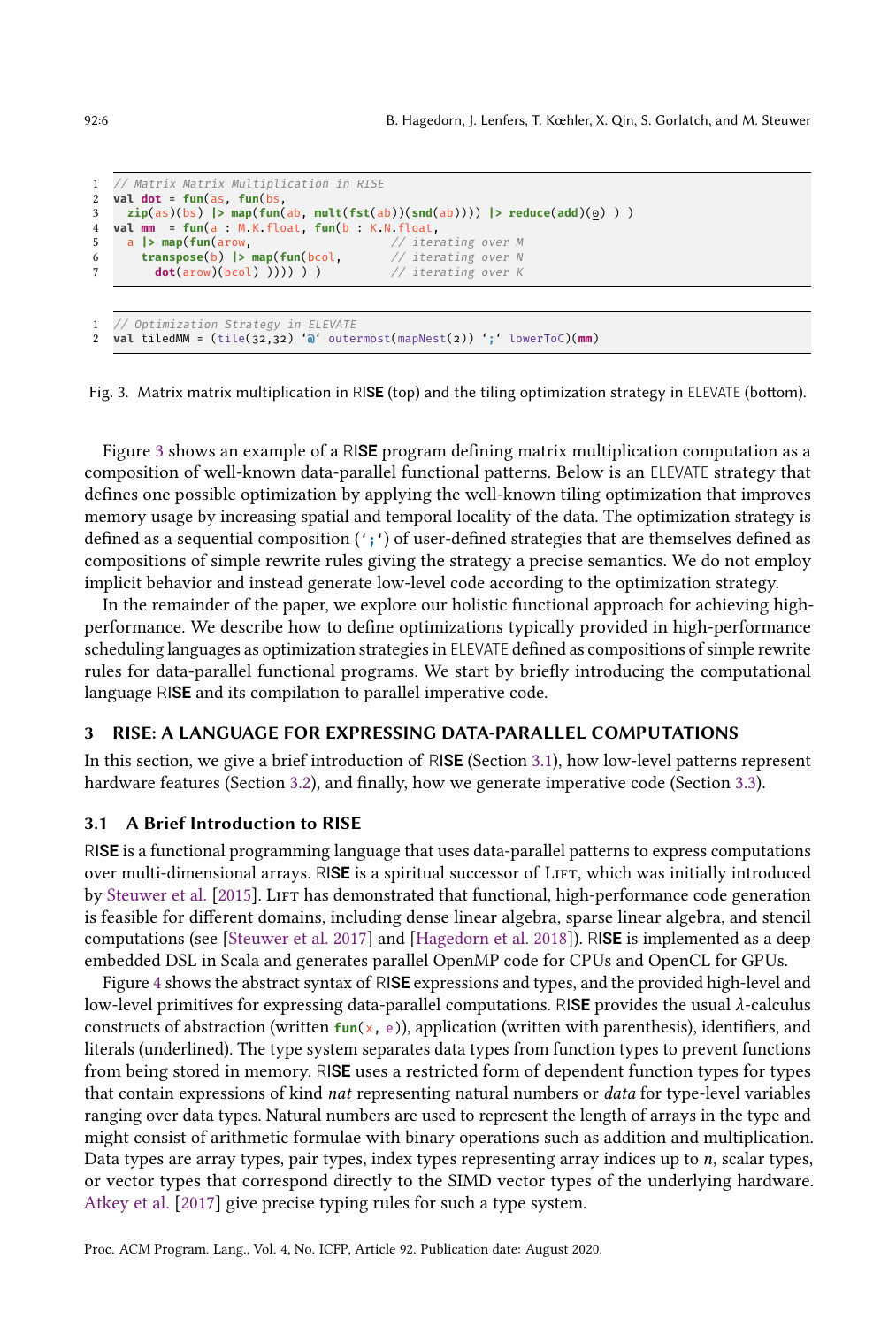#### <span id="page-7-1"></span>RIS**E** Syntax of Expressions and Types:

| $e ::= \text{fun}(x, e)   e(e)   x   l   P$                                                                    | (Abstraction, Application, Identifier, Literal, Primitives)   |
|----------------------------------------------------------------------------------------------------------------|---------------------------------------------------------------|
| $\kappa ::= nat data $                                                                                         | (Natural Number Kind, Datatype Kind)                          |
| $\tau ::= \delta   \tau \rightarrow \tau   (x : \kappa) \rightarrow \tau$                                      | (Data Type, Function Type, Dependent Function Type)           |
| $n ::= 0   n + n   n \cdot n   \dots$                                                                          | (Natural Number Literals, Binary Operations)                  |
| $\delta ::= n.\delta\ \delta \times \delta\  d\mathbf{x}[n]\ $ float $ n\mathbf{\cdot}$ float $\mathbf{\cdot}$ | (Array Type, Pair Type, Index Type, Scalar Type, Vector Type) |

# High-Level Primitives:

 $id : (\delta : data) \rightarrow \delta \rightarrow \delta$ **add**  $|\text{mult}| \dots : (\delta : data) \rightarrow \delta \rightarrow \delta \rightarrow \delta$ **fst** :  $(\delta_1 \delta_2 : data) \rightarrow \delta_1 \times \delta_2 \rightarrow \delta_1$ **snd** :  $(\delta_1 \delta_2 : data) \rightarrow \delta_1 \times \delta_2 \rightarrow \delta_2$  $map : (n : nat) \rightarrow (\delta_1 \delta_2 : data) \rightarrow (\delta_1 \rightarrow \delta_2) \rightarrow n.\delta_1 \rightarrow n.\delta_2$ **reduce** :  $(n : nat) \rightarrow (\delta : data) \rightarrow (\delta \rightarrow \delta \rightarrow \delta) \rightarrow \delta \rightarrow n.\delta \rightarrow \delta$  $\mathsf{zip} : (n : nat) \to (\delta_1 \delta_2 : data) \to n.\delta_1 \to n.\delta_2 \to n.(\delta_1 \times \delta_2)$  $\text{split}: (n \; m : n \; at) \rightarrow (\delta : data) \rightarrow nm \ldotp \delta \rightarrow n \ldotp m \ldotp \delta$  $\phi$ ioin :  $(n \, m : n \, at) \rightarrow (\delta : data) \rightarrow n \, m \, \delta \rightarrow n \, m \, \delta$ **transpose** :  $(n \, m : n \, a) \rightarrow (\delta : data) \rightarrow n \, m \, \delta \rightarrow m \, n \, \delta$ **generate** :  $(n : nat) \rightarrow (\delta : data) \rightarrow (idx[n] \rightarrow \delta) \rightarrow n.\delta$ Low-Level Primitives:  $\text{map}\{\textsf{Seq}|\textsf{Seq}$ Unroll $|\textsf{Par}\}: (n : nat) \to (\delta_1 \delta_2 : data) \to (\delta_1 \to \delta_2) \to n.\delta_1 \to n.\delta_2$  $\text{reduce}\{\text{Seq}|\text{Seq}$ Unroll $\} : (n : nat) \to (\delta_1 \ \delta_2 : data) \to (\delta_1 \to \delta_2 \to \delta_1) \to \delta_1 \to n.\delta_2 \to \delta_1$  $\mathsf{toMem} : (\delta_1 \delta_2 : data) \to \delta_1 \to (\delta_1 \to \delta_2) \to \delta_2$ mapVec :  $(n : nat) \rightarrow (\delta_1 \delta_2 : data) \rightarrow (\delta_1 \rightarrow \delta_2) \rightarrow n \le \delta_1 > n \le \delta_2 > n$ 

$$
a \text{sVector}: (n m: nat) \rightarrow (\delta: data) \rightarrow nm.\delta \rightarrow n.m<\delta>
$$
  

$$
a \text{sscalar}: (n m: nat) \rightarrow (\delta: data) \rightarrow n.m<\delta> \rightarrow nm.\delta
$$



In the paper, we use the following syntactic sugar: we write reverse function application in the style of F-sharp as  $\epsilon$  **|>** f (equivalent to  $f(\epsilon)$ ); we write function composition like this  $g \prec f$  and in the reverse form as  $f \rightarrow g$ , both meaning f is applied before g; we may write  $+$  and  $*$  as inline binary operators instead of calling the equivalent functions **add** and **mult**.

RIS**E** defines a set of high-level primitives that describe computations over multi-dimensional arrays. These primitives are well-known in the functional programming community: **id**, **fst**, **snd**, and the binary functions **add** and **mult** have their obvious meaning. **map** and **reduce** are the wellknown functions operating on arrays and allowing for easy parallelization. **zip**, **split**, **join**, and **transpose** shape multi-dimensional array data in various ways. Finally, **generate** creates an array based on a generating function. Since RIS**E** does not support general recursion, every RIS**E** program terminates.

# <span id="page-7-0"></span>3.2 A Functional Representation of Hardware Features

More interesting are the low-level primitives that RIS**E** offers to indicate how to exploit the underlying hardware. Generally, programmers do not directly use these primitives; instead, they are introduced by rewrite rules. The different **map** pattern variations indicate if the given function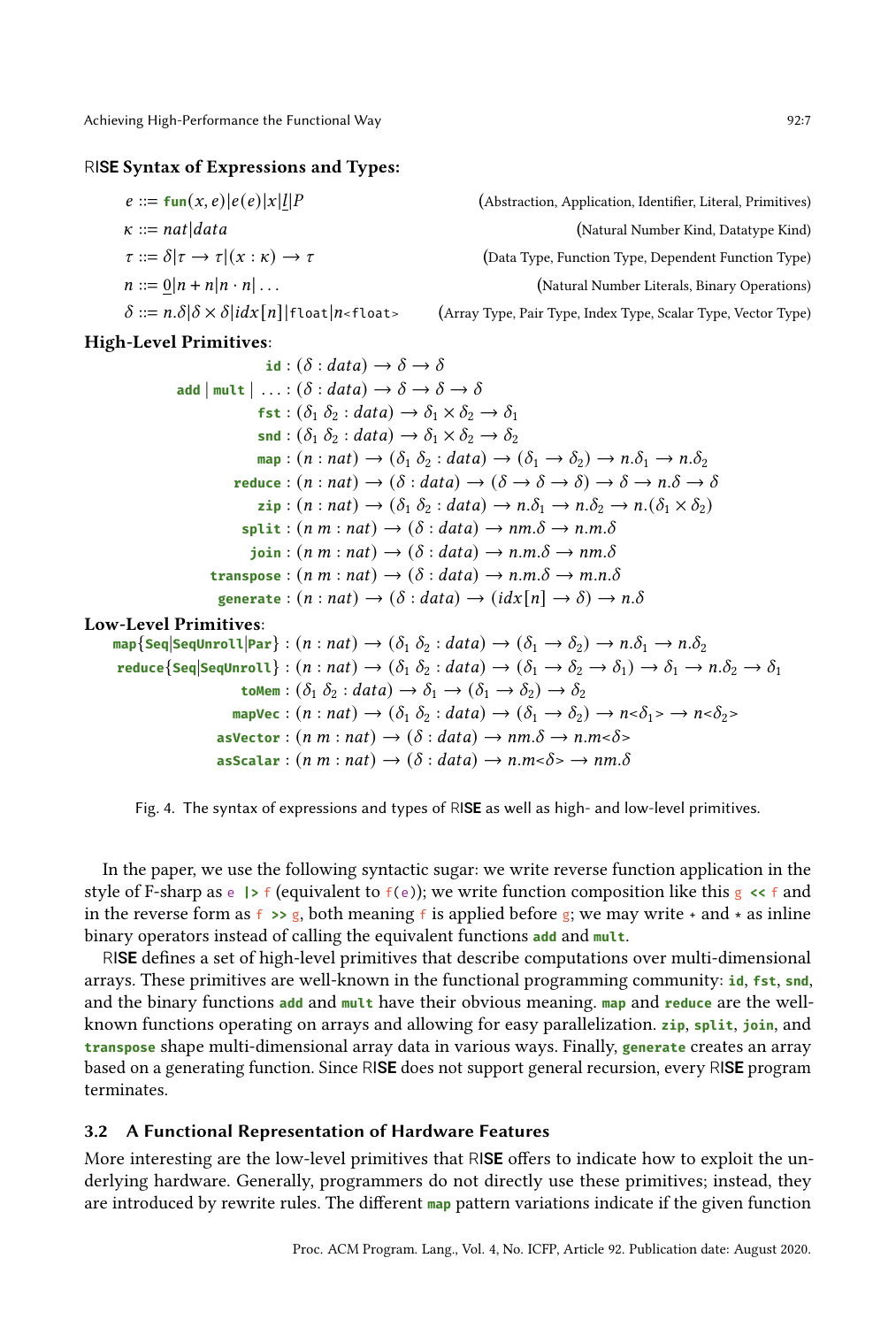is applied to the array using a sequential loop, by unrolling this loop, or using a parallel loop where each iteration might be performed in parallel. Similarly, the **reduce** variations indicate if the reduction loop should be unrolled or not. RIS**E** does not provide a parallel reduction as a building block because it is expressable using other low-level primitives such as **mapPar**. **toMem**(a)(**fun**(x, b)) indicates that the value a will be stored in memory and that the stored value is accessible in the expression b with the name x. The last three low-level patterns, **mapVec**, **asVector**, and **asScalar**, enable the use of SIMD-style vectorization. The low-level primitives presented here are OpenMP-specific for expressing parallelization on CPUs, a similar set of low-level primitives exists for targeting the OpenCL programming language for GPUs.

# <span id="page-8-0"></span>3.3 Strategy Preserving Code Generation from RISE

The compilation of RIS**E** programs is slightly unusual. A high-level program is rewritten using a set of rewrite-rules into the low-level patterns. [Steuwer et al.](#page-28-5) [\[2015\]](#page-28-5) initially proposed this process in LIFT. From the low-level representation, we generate imperative parallel code. This design leads to a clear separation of concerns – one of the key aims that we set out for our approach. All optimization decisions, such as how to parallelize the **reduce** primitive, must be made in the rewriting stage before code generation. The code generation process becomes deterministic and only translates the annotated implementation strategy into the target imperative language such as OpenMP or OpenCL. [Atkey et al.](#page-27-5) [\[2017\]](#page-27-5) describe a compilation process that is guaranteed to be strategy-preserving; meaning, the compiler makes no implicit implementation decisions. Instead, the compiler respects the implementation and optimization decisions explicitly encoded in the low-level RIS**E** program.

LIFT promises the rewriting process to be fully automatic using a stochastical search method. However, there are many cases where this is either impractical because the rewriting process takes too long, or expert programmers want precise control about applying optimizations to a particular program targeting a particular hardware device. Therefore, we introduce a language that allows a programmer to specify optimization strategies as compositions of rewrite rules.

# <span id="page-8-1"></span>4 ELEVATE: A LANGUAGE FOR DESCRIBING OPTIMIZATION STRATEGIES

In this section, we describe our functional language for describing optimization strategies: ELEVATE. It complements our functional language for describing computations. ELEVATE is heavily inspired by earlier works on strategy languages for term rewriting systems, e.g., Stratego [\[Visser et al.](#page-29-2) [1998\]](#page-29-2).

## 4.1 Language Features and Types

ELEVATE is a functional language with a standard feature set, including function recursion, algebraic data types, and pattern matching. Besides the standard scalar data types such as int, types of interests are function types and pair types. Our current implementation is a shallow embedded DSL in Scala, and we use Scala-like notation for ELEVATE strategies in the paper.

#### 4.2 Strategies

A strategy is the fundamental building block of ELEVATE. Strategies encode program transformations and are modeled as functions with the following type:

**type Strategy**[P] = P **=> RewriteResult**[P]

Here, <sup>P</sup> is the type of the rewritten program. <sup>P</sup> could, for example, be Rise for RIS**E** programs. A **RewriteResult** is an applicative error monad encoding the success or failure of applying a strategy:

```
RewriteResult[P] = Success[P](p: P)
                 | Failure[P](s: Strategy[P])
```
Proc. ACM Program. Lang., Vol. 4, No. ICFP, Article 92. Publication date: August 2020.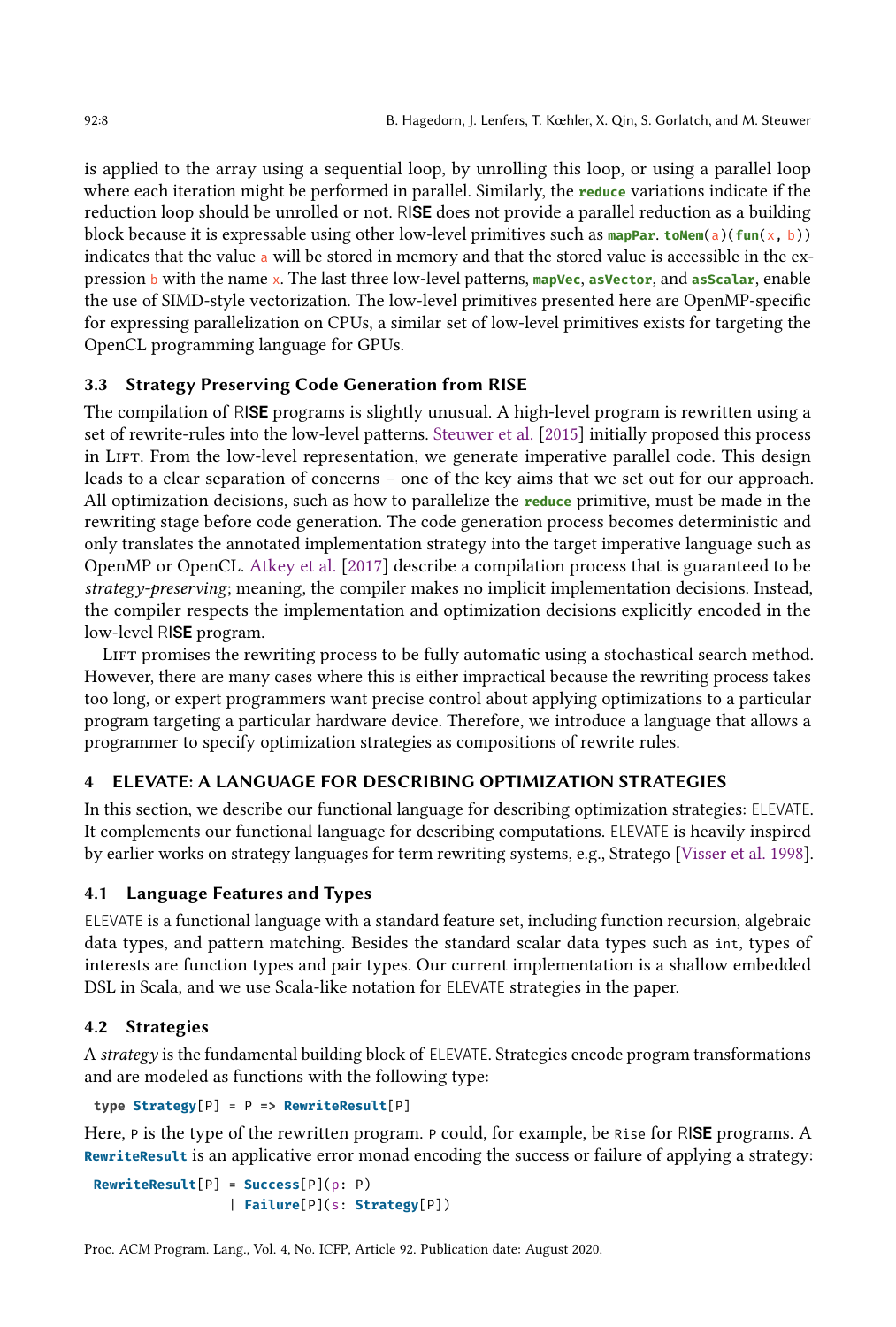<span id="page-9-0"></span>

Fig. 5. RIS**E**'s map-fusion rule as an AST transformation.

<span id="page-9-1"></span>

| (addId)                          |                                                                                       | $\epsilon \rightsquigarrow$ id                                                     |
|----------------------------------|---------------------------------------------------------------------------------------|------------------------------------------------------------------------------------|
| (idToTranspose)                  |                                                                                       | $(id : m.n.\delta \rightarrow m.n.\delta) \rightsquigarrow$ transpose >> transpose |
| (transposeMove)                  |                                                                                       | transpose >> map(map(f)) $\rightsquigarrow$ map(map(f)) >> transpose               |
| (splitJoin)                      | $map(f) \rightsquigarrow split(n) \rightsquigarrow map(map(f)) \rightsquigarrow join$ |                                                                                    |
| (mapFission/mapFusion)           | $map(f \gg g) \sim_{\infty}^{\infty} map(f) \gg map(g)$                               |                                                                                    |
| (fuseReduceMap/fissionReduceMap) |                                                                                       | $map(f) \gg reduce(fun((acc, y), op(acc)(y)))(init)$                               |
|                                  | $\sim$ reduce(fun((acc,y), op(acc)(f(y))))(init)                                      |                                                                                    |

Fig. 6. Rewrite rules of high-level RIS**E** expressions used for optimizations in this paper

In case of a successful application, **Success** contains the transformed program, in case of a failure, **Failure** contains the unsuccessful strategy.

The simplest example of a strategy is id that always succeeds by returning its input program:

**def** id[P]: **Strategy**[P] = (p: P) **=> Success**(p)

The fail strategy does the opposite and always fails while recording that it was the failing strategy: **def** fail[P]: **Strategy**[P] = (p: P) **=> Failure**(fail)

#### 4.3 Rewrite Rules as Strategies

In ELEVATE, rewrite rules are also strategies, i.e., functions satisfying the same type given above. Let us suppose we want to apply some well-known rewrite rules such as the fusion of two **map** calls:  $map(f) \ll map(g) \rightarrow map(f \ll g)$ . In RI**SE**, the left-hand side of the rule is expressed as:

**val** p: Rise =  $fun(xs, map(f)(map(g)(xs)))$ 

Figure [5](#page-9-0) (left) shows the AST representation of the body of this expression, with function applications explicit as **app** nodes. The fusion rule is implemented in ELEVATE as follows:

```
def mapFusion: Strategy[Rise] = p => p match {
  case \text{app}(\text{app}(\text{map}, f), \text{app}(\text{app}(\text{map}, g), \text{x}) => Success(\text{map}(\text{fun}(x, f(g(x))))(xs))
  case _ => Failure(mapFusion) }
```
Note that we are mixing RIS**E** (i.e., **map**(f)) and ELEVATE expressions. We use **app**(f, x) to patternmatch the function application that we write as  $f(x)$  in RI**SE**. The expression nested inside **Success** is the rewritten expression shown in Figure [5](#page-9-0) on the right.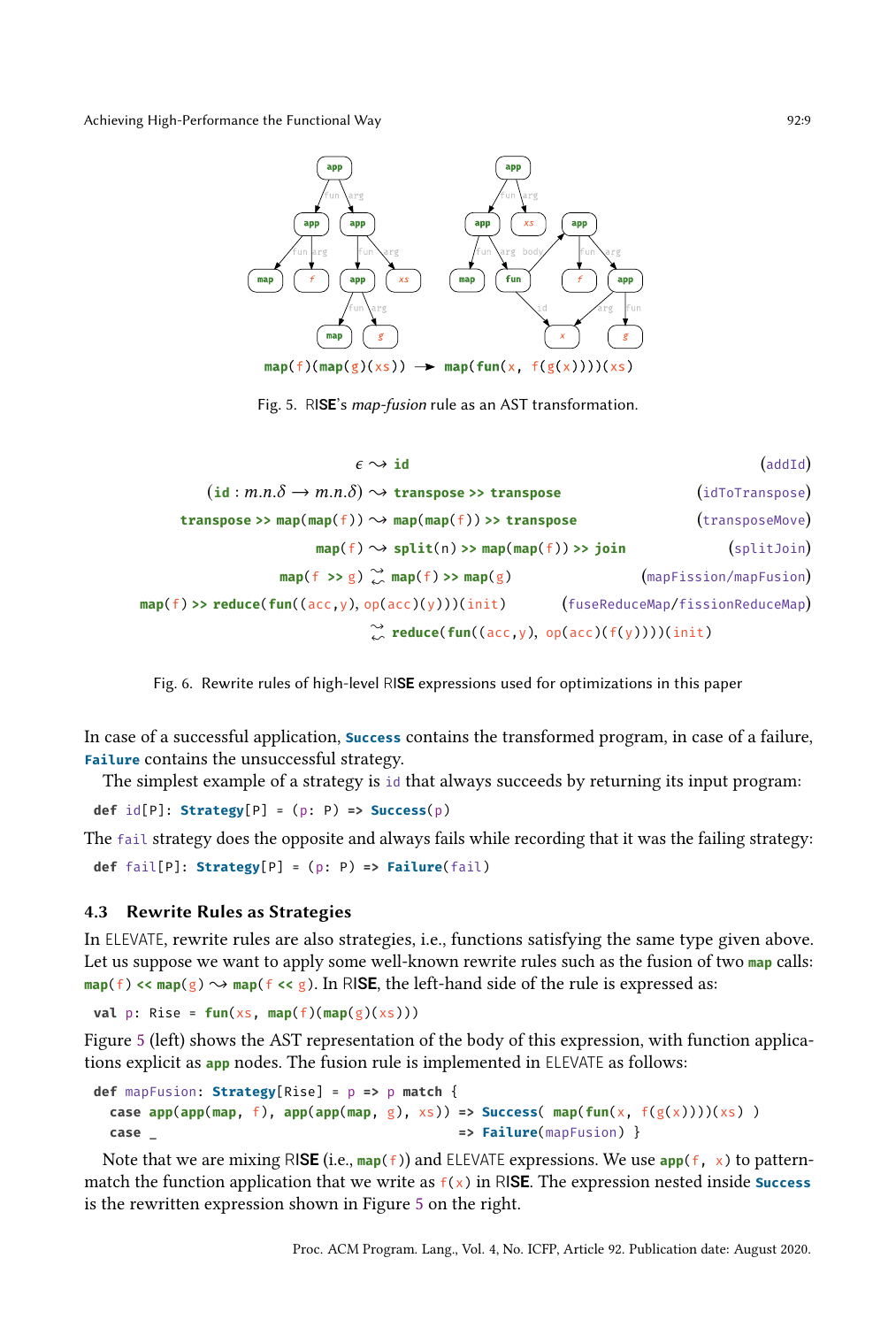```
1 mapSplit : (n: \mathbb{N}) \to \{m: \mathbb{N}\} \to \{s \text{ t}: \text{Set}\} \to (\text{ f}: \text{ s} \to \text{ t}) \to (\text{xs}: \text{ Vec } s \text{ (m * n)}) \to2 map (map f) (split n {m} xs) \equiv split n {m} (map f xs)<br>3 simplification : (n: N) \rightarrow {m: N} \rightarrow {t: Set} \rightarrow (xs: Vec t (m*r
    3 simplification : (n: N) → {m: N} → {t: Set} → (xs: Vec t (m*n)) → (join ◦ split n {m}) xs ≡ xs
 4 {- Split-join rule proof -}
 5 splitJoin : \{m: \mathbb{N}\} \to \{s: Set\} \to \{t: Set\} \to (n: \mathbb{N}) \to (f: s \to t) \to (xs: Vec s (m * n)) \to (m * n) \to (m * n) \to (m * n) \to (m * n) \to (m * n) \to (m * n) \to (m * n) \to (m * n) \to (m * n) \to (m * n) \to (m * n) \to (m * n) \to (m * n) \to (m * n) \to (m * n) \to (m * n) \to (m * n) \to (m * n) \to (m * n) \to (m * n) \to (m6 (join ◦ map (map f) ◦ split n {m}) xs ≡ map f xs
7 splitJoin {m} n f xs =
 8 begin<br>9 (io
                 9 (join ◦ map (map f) ◦ split n {m}) xs
10 \equiv \langle > \frac{1}{1} + \frac{1}{1} + \frac{1}{1}11 join (map (map f) (split n \{m\} xs))<br>12 \equiv (cong ioin (manSnlit n \{m\} f xs))
             12 ≡⟨ cong join (mapSplit n {m} f xs) ⟩
13 join (split n {m} (map f xs))
14 \equiv \langle simplification n \{m\} (map f xs) \rangle<br>15 map f xs
             15 map f xs
16 ■
```
Listing 3. Proof of correctness of the splitJoin rewrite rule in Agda

Figure [6](#page-9-1) shows rewrite rules that are used as basic building blocks in this paper for expressing optimizations such as tiling, discussed later in Section [5.](#page-15-0) One advantage of the functional rewrite approach is that these rules are intuitive and that there is a clear pathway to prove their correctness. We have formally proven correctness in Agda, a dependently typed programming language originally developed by [Norell](#page-28-13) [\[2007\]](#page-28-13). We encoded the semantics of the RIS**E** patterns in Agda and expressed the rewrite rules as types following the propositions-as-types interpretation [\[Wadler](#page-29-3) [2015\]](#page-29-3). Providing a well-defined semantics allows precise reasoning about the rewrite rules and their composition as strategies - one of the key aims that we set out for our approach.

Listing [3](#page-10-0) shows the proof for the splitJoin rewrite rule in Agda. The proof makes use of two lemmas shown at the top. The mapSplit lemma says that the **split** primitive splitting a onedimensional array into a two-dimensional one can either be applied before two nested **map**s or after a single one. The simplification lemma states that **split** and its opposite pattern **join** cancel each other out. In the future, we want to directly generate implementations from Agda for rewrite rules which integrate with our Scala DSL, guaranteeing that we only use proven rules.

#### 4.4 Strategy Combinators

An idea that ELEVATE inherits from Stratego [\[Visser 2004\]](#page-29-4) is to describe strategies as compositions one of the key aims that we set out for our approach. Therefore, we introduce strategy combinators.

The **seq** combinator is given two strategies fs and ss and applies the first strategy to the input program p. Afterward, the second strategy is applied to the result.

```
def seq[P]: Strategy[P] => Strategy[P] => Strategy[P] = fs => ss => p => fs(p) \omega= (q => ss(q))
```
The **seq** strategy is successful when it applied both strategies successfully in succession; otherwise, **seq** fails. In our combinator's implementation, we use the monadic interface of **RewriteResult** and use the standard Haskell operators  $\ast$ = for monadic bind, <|> for mplus, and < $\ast$ > for fmap.

The **lChoice** combinator is given two strategies and applies the second one only if the first failed.

**def lChoice**[P]: **Strategy**[P] **=> Strategy**[P] **=> Strategy**[P] = fs **=>** ss **=>** p **=>** fs(p) **<|>** ss(p)

We use **<+** as an infix operator for **lChoice** and '**;**' for **seq**. Additionally, the **try** combinator applies a strategy and, in case of failure, applies the identity strategy. Therefore, **try** never fails.

**def try**[P]: **Strategy**[P] **=> Strategy**[P] = s **=>** p **=>** (s **<+** id)(p)

**repeat** applies a strategy until it is no longer applicable.

**def repeat**[P]: **Strategy**[P] **=> Strategy**[P] = s **=>** p **=> try**(s '**;**' **repeat**(s) )(p)

Proc. ACM Program. Lang., Vol. 4, No. ICFP, Article 92. Publication date: August 2020.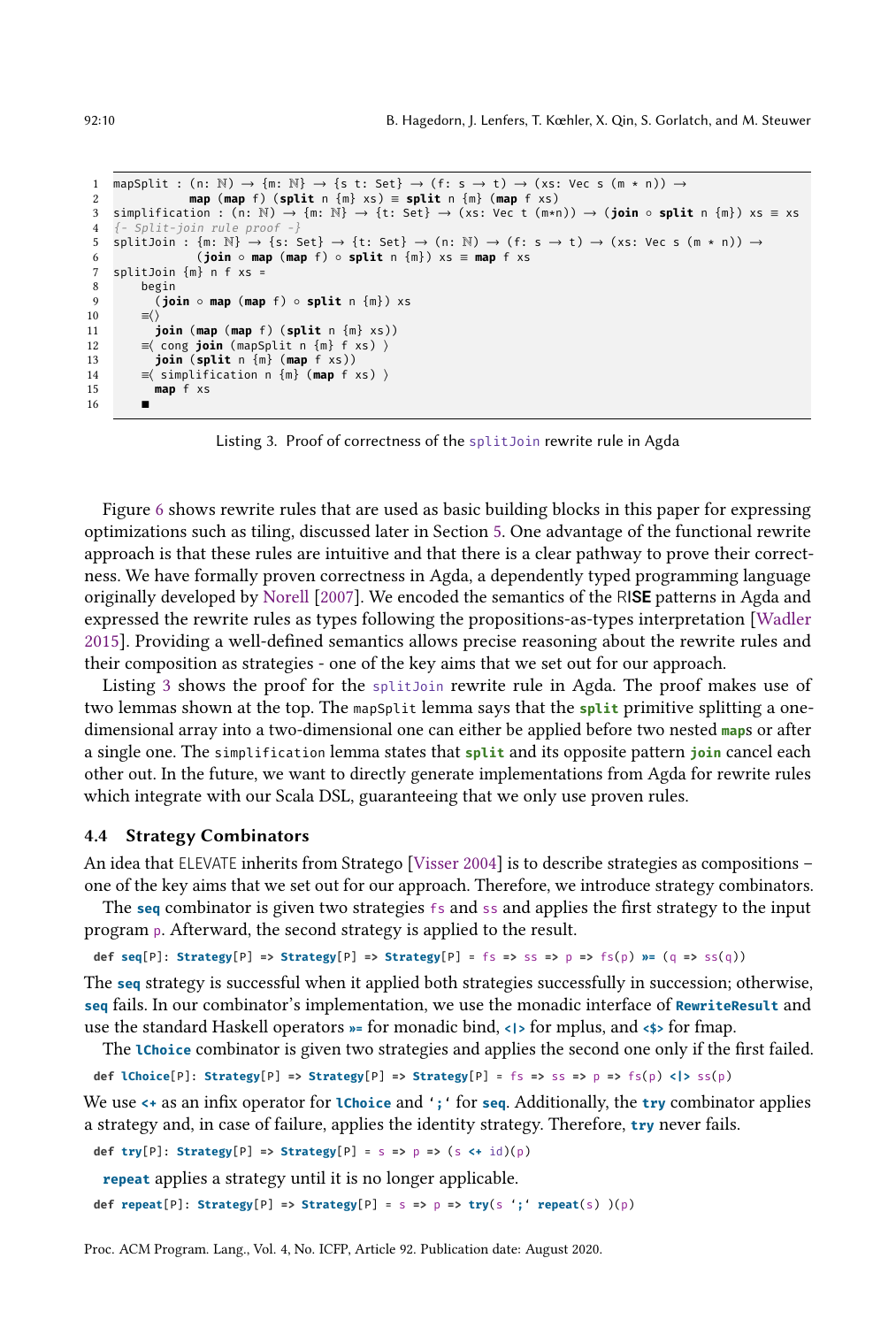<span id="page-11-0"></span>

Fig. 7. Two possible locations for applying the *map-fusion* rule within the same program.

# 4.5 Traversals as Strategy Transformers

We implement the mapFusion strategy we saw in the previous subsection as a function in ELEVATE. Therefore, its match statement will try to pattern-match its argument – the entire program. This means that a strategy on its own is hard to reuse in different circumstances.

Also, a strategy is often applicable at multiple places within the same program or only applicable at a specific location. For example, the mapFusion strategy is applicable twice in the following RIS**E** program:

```
val threemaps = fun(xs, map(f)(map(g)(map(h)(xs)))))
```
We may fuse the first or last two **map**s, as shown in Figure [7.](#page-11-0)

In ELEVATE, we use traversals to describe at which exact location a strategy is applied. [Luttik et al.](#page-28-14) [\[1997\]](#page-28-14) proposed three basic traversals encoded as strategy transformers:

```
type Traversal[P] = Strategy[P] => Strategy[P]
def all[P]: Traversal[P]; def one[P]: Traversal[P]; def some[P]: Traversal[P]
```
**all** applies a given strategy to all sub-expressions of the current expression and fails if the strategy is not applicable to all sub-expressions. **one** applies a given strategy to exactly one sub-expression and fails if the strategy is not applicable to any sub-expression. **some** applies a given strategy to at least one sub-expression but potentially more if possible. **one** and **some** are allowed to choose sub-expressions non-deterministically.

In ELEVATE, we see these three basic traversals as a type class: an interface that has to be implemented for each program type <sup>P</sup>. The implementation for RIS**E** is straightforward. RIS**E** programs are represented by ASTs such as the one in Figure [7;](#page-11-0) therefore, **all**, **one**, and **some** correspond to the obvious implementations on the tree-based representation.

To fuse the first two **map**s in Figure [7,](#page-11-0) we use the **one** traversal: **one**(mapFusion)(**threemaps**). This will apply the mapFusion strategy, not at the root of the AST, but instead one level down, first trying to apply the strategy (unsuccessfully) to the function parameter, and then (successfully) to the function body highlighted in the upper-right blue box.

To fuse the last two **map**s, we use the **one** traversal twice to apply mapFusion two levels down in the AST: **one**(**one**(mapFusion))(**threemaps**). This successfully applies the fusion strategy to the expression highlighted in the lower-left purple box in Figure [7.](#page-11-0)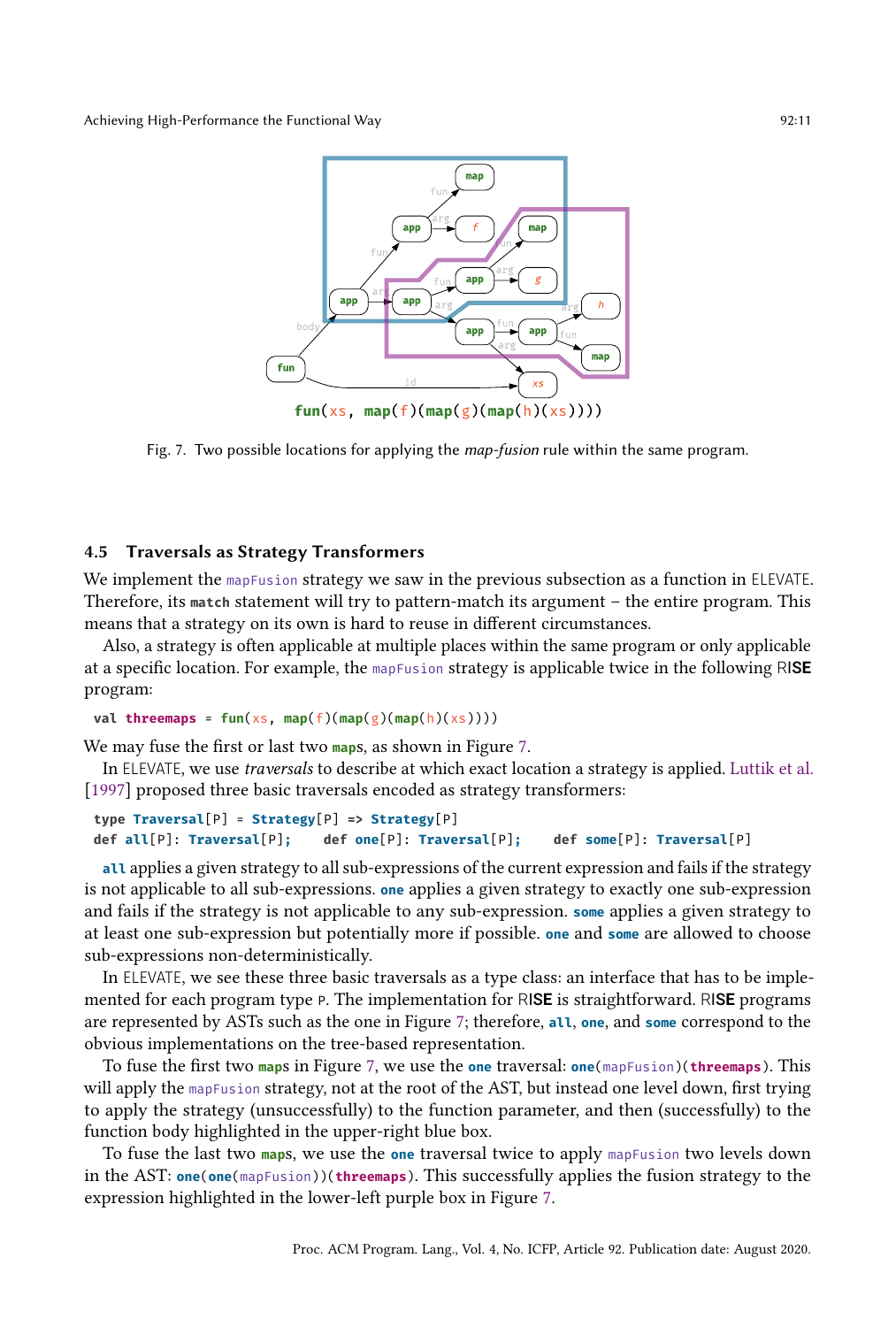# 4.6 RISE-Specific Traversal Strategies

The traversals we have discussed so far are not specific to RIS**E**. These traversals are flexible but offer only limited control as for **one** and **some**, the selection of sub-expressions is either non-deterministic or implementation-dependent (as for RIS**E**). Especially in the context of program optimization, it rarely makes sense to apply a strategy to **all** sub-expressions.

In ELEVATE, one can easily specify program language-specific traversals. As we have seen in the previous section, RISE is a functional language using  $\lambda$ -calculus as its representation. Therefore, it makes sense to introduce traversals that navigate the two core concepts of  $\lambda$ -calculus: **function** abstraction and **app**lication.

To apply a strategy to the body of a function abstraction, we define the following traversal:

```
def body: Traversal[Rise] = s => p => p match {
    case \text{fun}(x, b) \Rightarrow (\text{nb} \Rightarrow \text{fun}(x, \text{nb})) \Leftrightarrow s(b)\text{case} => \text{Failure}(\text{body}(s)) }
```
The body traversal applies the strategy s to the function body, and if successful, a function is built around the transformed body. Similarly, we define traversals function and argument for function applications:

```
def function: Traversal[Rise] = s => p => p match {
   case \text{app}(f, a) => (\text{nf} => \text{app}(nf, a)) <$> s(f)case _ => Failure(function(s)) }
def argument: Traversal[Rise] = s => p => p match {
   case \text{app}(f, a) => (\text{na} = \text{app}(f, \text{na})) <$> \text{s}(a)case _ => Failure(argument(s)) }
```
For the RIS**E** program shown in Figure [7,](#page-11-0) we can now describe a precise traversal path in the AST. To fuse the first two **map**s, we may write body(mapFusion)(**threemaps**), and to fuse the others, we write body(argument(mapFusion))(**threemaps**). Both versions describe the precise path from the root to the sub-expression at which the fusion rule is applicable.

#### 4.7 Complete Expression Traversal Strategies

All of the traversal primitives introduced so far apply their given strategies only to immediate sub-expressions. Using strategy combinators and traversals, we can define recursive strategies which traverse entire expressions:

```
def topDown[P]: Traversal[P] = S = D = D (s <+ one(topDown(S)))(p)
def bottomUp[P]: Traversal[P] = s => p => (one(bottomUp(s)) <+ s)(p)
def allTopDown[P]: Traversal[P] = s => p => (s ';' all(allTopDown(s)))(p)
def allBottomUp[P]: Traversal[P] = s => p => (all(allBottomUp(s)) ';' s)(p)
def tryAll[P]: Traversal[P] = s => p => (all(tryAll(try(s))) ';' try(s))(p)
```
**topDown** and **bottomUp** are useful strategies traversing an expression either from the top or from the bottom, trying to apply a strategy at every sub-expression and stopping at the first successful application. If the strategy is not applicable at any sub-expression, **topDown** and **bottomUp** fail. **allTopDown** and **allBottomUp** do not use **lChoice**, insisting on applying the given strategy to every sub-expression. The **tryAll** strategy is often more useful as it wraps its given strategy in a **try** and thus never fails but applies the strategy wherever possible. Also, note that the **tryAll** strategy traverses the AST bottom-up instead of top-down. [Visser](#page-29-4) [\[2004\]](#page-29-4) initially proposed these traversals, and we use them here with slightly different names more fitting for our use case.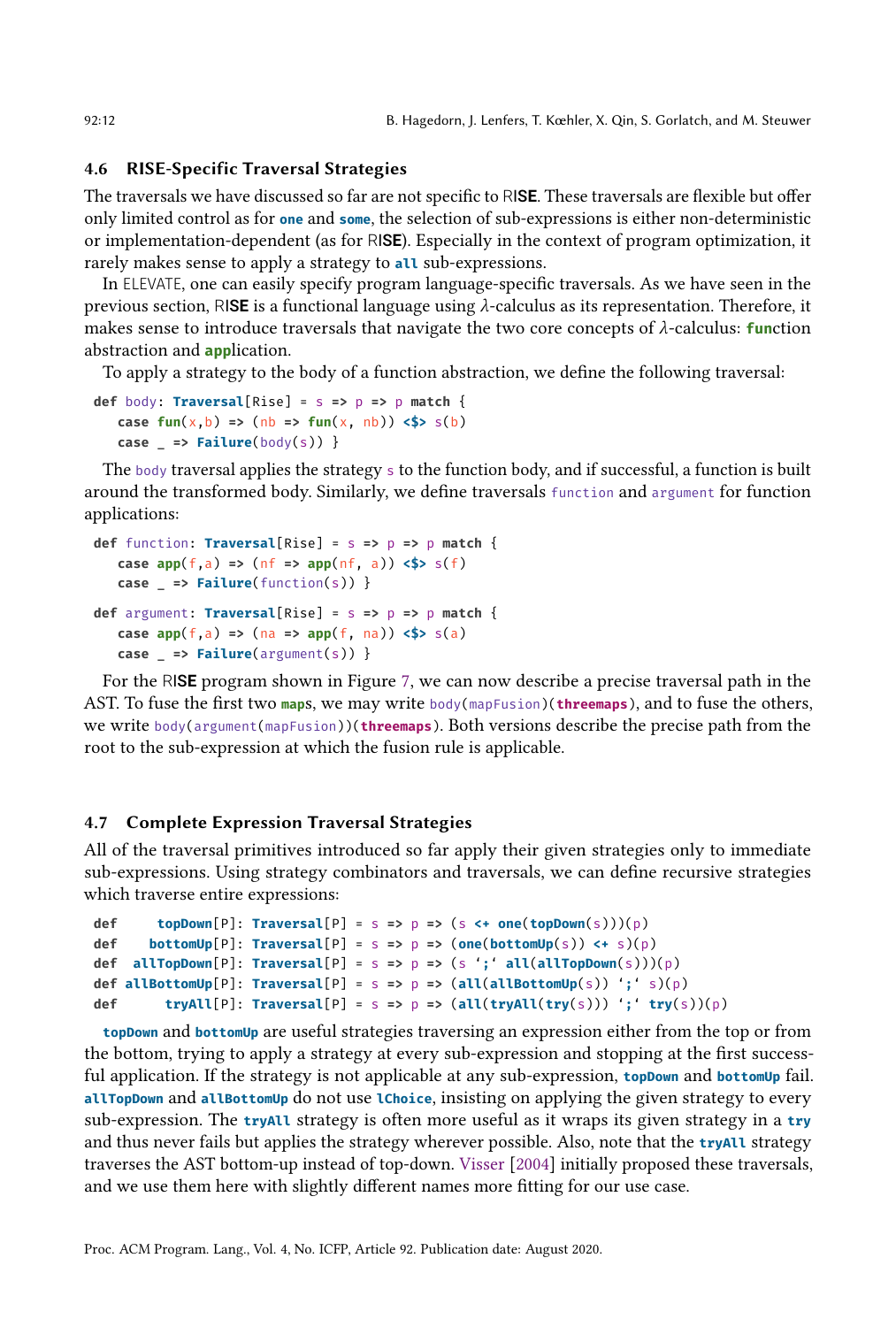# 4.8 Normalization

When implementing rewrite rules, such as the mapFusion rule as strategies, the match statement expects the input expression to be in a particular syntactic form. For a functional language like RIS**E**, we might, for example, expect that expressions are fully  $\beta$ -reduced. To ensure that expressions satisfy a normal-form, we define:

**def normalize**[P]: **Strategy**[P] **=> Strategy**[P] = s **=>** p **=> repeat**(**topDown**(s))(p)

The **normalize** strategy repeatedly applies a given strategy to every possible sub-expression until it can not be applied anymore. Therefore, after **normalize** successfully finishes, it is not possible to apply the given strategy to any sub-expression any more.

Beta-Eta-Normal-Form.  $\lambda$ -calculus (and RISE) allows for semantically equivalent but syntactically different expressions. For example,  $fun(x == f(x))$  is equivalent to f iff x does not appear free in f. Transforming between these representations is called  $\eta$ -reduction and  $\eta$ -abstraction, which we also implement as ELEVATE strategies:

```
def etaReduction: Strategy[Rise] = p => p match {
 case \text{fun}(x_1, \text{ app}(f, x_2)) if x_1 == x_2 && not(contains(x1))(f) => Success(f)
 case _ => Failure(etaReduction)}
def etaAbstraction: Strategy[Rise] = p => p match {
  case f if hasFunctionType(f) => Success( fun(x, f(x)) )
  case _ => Failure(etaAbstraction) }
```
Note that we can use two ELEVATE strategies, not and contains, in the pattern guard of the etaReduction strategy:

```
def not: Strategy[P] => Strategy[P] = s => p => s(p) match {
  case Success(_) => Failure(not(s))
 case Failure(_) => Success(p) }
def contains [P]: P => Strategy[P] = r => p => topDown(isEqualTo(r))(p)
def isEqualTo[P]: P => Strategy[P] = r => p =>
 if(p == r) Success(p) else Failure(isEqualTo(r))
```
The **RewriteResult** obtained by applying  $not(contains(x_1))$  to f is implicitly cast to a Boolean eventually. The contains strategy traverses  $f$  from top to bottom and checks if it finds  $x_1$  using the isEqualTo strategy.

The simplest normal-form we often use in the following is the  $\beta\eta$ -normal-form (BENF) which exhaustively applies  $\beta$ - and  $\eta$ -reduction: **def** BENF = **normalize**(betaReduction  $\leftrightarrow$  etaReduction). Since not every function abstraction is  $\eta$ -reducible, the function arguments of RI**SE**'s higher-order primitives **map** and **reduce** might have different syntactic forms. Different syntactic forms complicate the development of rewrite rules as they are always defined to match a particular syntactic structure. In order to simplify the application of strategies and the development of new rules, we make heavy use of an additional normal-form, which unifies the syntactic structure of function arguments to higher-order primitives.

Data-Flow-Normal-Form. The Data-Flow-Normal-Form (DFNF) is an essential normal-form for RIS**E** programs because it ensures a particular syntactic structure that we rely on during rewriting. Specifically, DFNF makes the data flow in a RIS**E** program explicit in two ways: First, by ensuring a function abstraction is present in every higher-order primitive, and second, by ensuring every higher-order primitive is fully applied. For example, DFNF ensures that a **map** is always provided two arguments: a function and an input array, even if it could be  $\beta$ -reduced.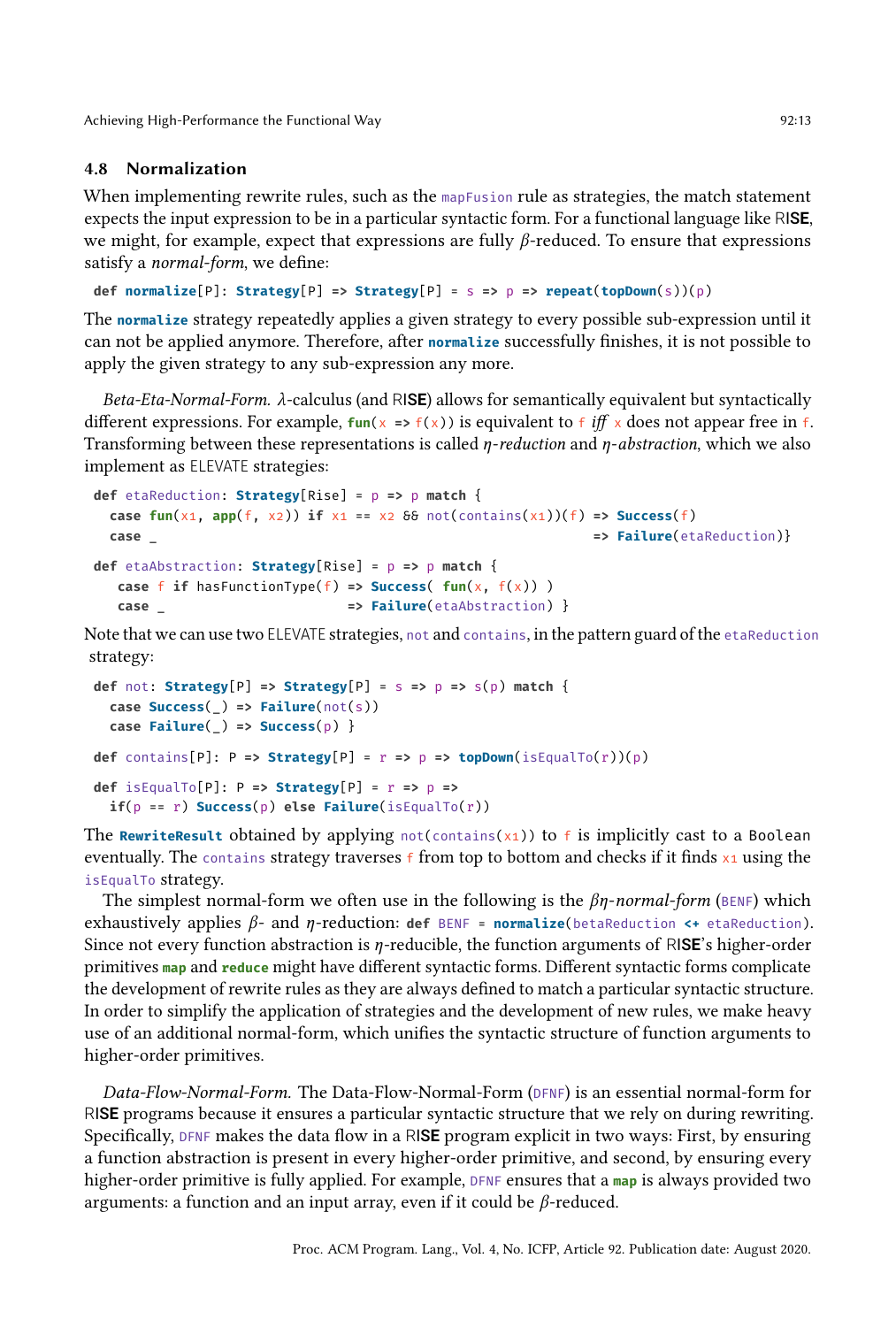<span id="page-14-3"></span><span id="page-14-2"></span><span id="page-14-1"></span>

| <sup>1</sup>    | <b>def</b> DFNF = BENF ';' $//$ (1) normalize using beta-eta-normal-form                                                                 |
|-----------------|------------------------------------------------------------------------------------------------------------------------------------------|
| 2               | // (2) ensure that the argument of a map is a function abstraction                                                                       |
| 3               | normalize(argOf(map, not(isFun) ';' etaAbstraction))';'                                                                                  |
| $4\overline{ }$ | //  similar normalization for reduce primitive (left out for brevity)                                                                    |
| 5               | // (3) ensure every map is provided two arguments (and every reduce is provided three arguments)                                         |
| 6               | normalize(                                                                                                                               |
| $7\overline{ }$ | // $(3.1)$ if there is a map in 2 hops (or there is a reduce in three hops)                                                              |
| 8               | <b>one</b> (function(isMap) $\leftarrow$ <b>one</b> (function(isReduce))) $':$                                                           |
| 9               | $// (3.2) $ and the current node is not an apply                                                                                         |
| 10              | not(isApplication) :                                                                                                                     |
| 11              | $// (3.3) eta-abstract$                                                                                                                  |
| 12              | <b>one</b> ( $(\text{function}(\text{isMap}) \leftrightarrow \text{one}(\text{function}(\text{isReduce})) )$ ) : $\cdot$ etaAbstraction) |

Listing 4. Definition of the Data-Flow-Normal-Form (DFNF)

<span id="page-14-0"></span>

Fig. 8. Two semantically equivalent but syntactically different versions of the RIS**E** expression **map**(f). The left version is beta-eta normalized using BENF, and the right version is in data-flow-normal-form (DFNF).

Figure [8](#page-14-0) shows the result of applying the DFNF to the RIS**E** expression **map**(f). First, the input expression is normalized using BENF (line [1\)](#page-14-1) which generally decreases the AST size.

Second, we unify the syntactic form of the function arguments of higher-order primitives **map** and **reduce**. Listing [4](#page-14-2) shows this unification for the **map** primitive in line [3,](#page-14-3) the definition for the **reduce** primitive is similar. The argOf traversal is similar to argument we already introduced; however, it only traverses to the argument of the function application if the applied function matches the given input (**map** in this case). Essentially, whenever the function argument of a **map** primitive is not already a function abstraction (as on the left side of Figure [8\)](#page-14-0), we eta-abstract it. Using the not and isFun predicates that are themselves strategies, we describe the desired form in a declarative way.

Third, we ensure that higher-order primitives are fully applied. For example, the **map** primitive on the left side of Figure [8](#page-14-0) is not applied to an array argument. By applying DFNF, the array argument  $n_1$  is added by eta-abstracting again, as shown on the right side of the figure. This normalization is also naturally expressed using traversals and predicates: Whenever, we can reach a **map** node in two hops (**one**(function(isMap))), and the current node is not already an **app**-node (not(isApplication)), we know that the **map** primitive is not applied to an array argument, so we apply eta-abstraction.

Even though the size of the AST might increase significantly by applying DFNF instead of only BENF, we now have a unified syntactic structure. This structure simplifies the traversal and implementation of more complex optimization strategies, as we will see in the following section.

Confluence and Termination. Confluence (multiple non-deterministic rewrite paths eventually produce the same result) and termination are desirable properties for normal-forms in term rewriting systems. In ELEVATE, confluence only becomes a factor when the implementations of **one** and **some** are non-deterministic. For RIS**E**, we are not interested in having multiple non-deterministic rewrite paths but instead need precise control over where, when, and in which order specific rules are applied. Therefore, we avoid non-determinism and do not need to worry about confluence.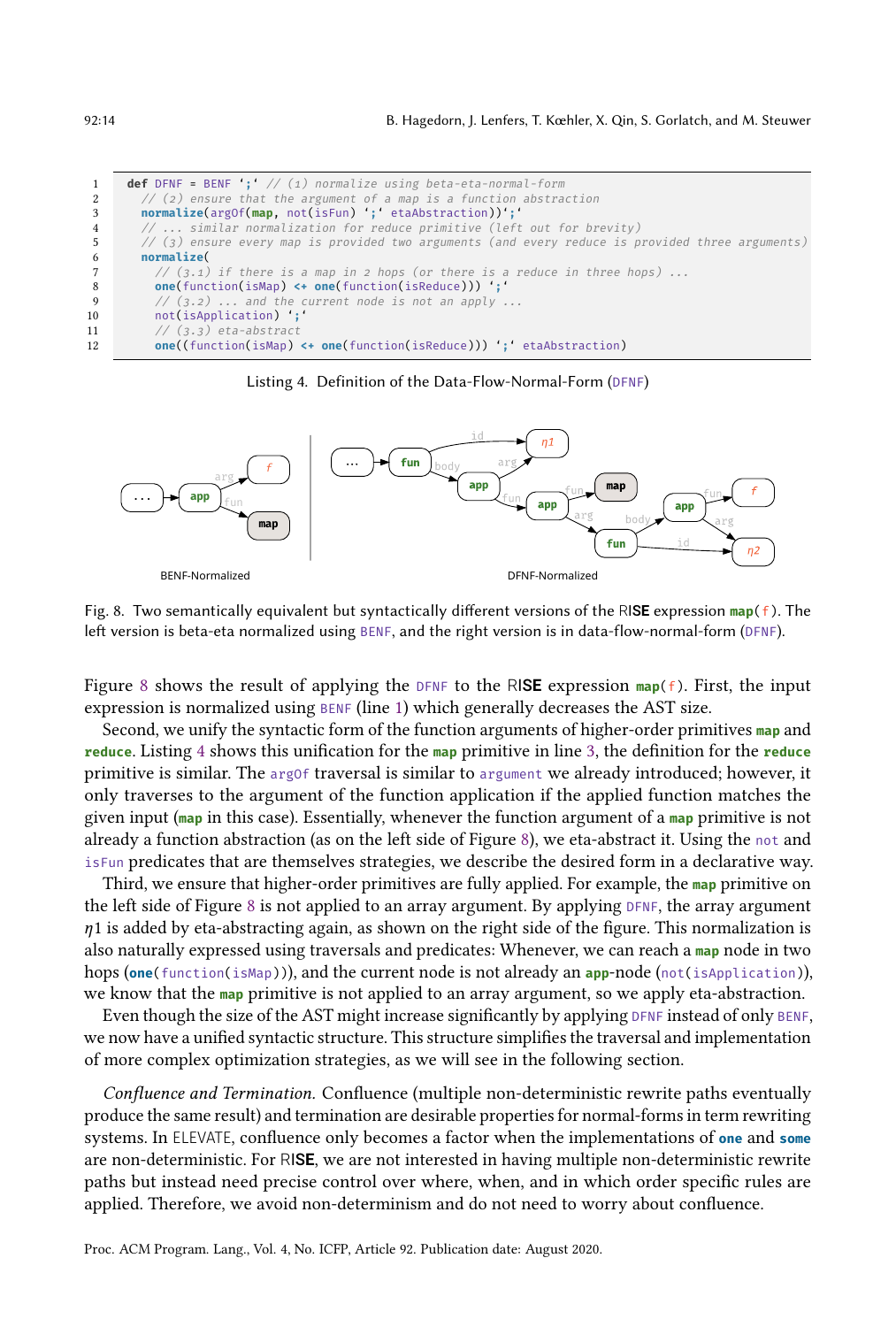Termination of normal-forms, and ELEVATE programs in general, must be evaluated on a case by case basis as it critically depends on the chosen set of strategies. For example, it is trivial to build a non-terminating normal-form using the id strategy that is always applicable. We currently do not prevent the creation of non-terminating strategies, similar to how almost all general-purpose computational languages do not prevent writing non-terminating programs. In the future, we are interested in introducing a more powerful type system for ELEVATE to better assist the user in writing well-behaved strategies.

#### <span id="page-15-0"></span>5 EXPRESSING HIGH-PERFORMANCE OPTIMIZATIONS AS REWRITE STRATEGIES

In the domain of deep learning, high-performance optimizations are particularly important. While [Visser et al.](#page-29-2) [\[1998\]](#page-29-2) showed that strategy languages can be used to build program optimizers, the optimizations implemented as strategies were not targeted towards high-performance code generation but rather to optimize a functional ML-like language. To the best of our knowledge, this paper is the first to describe a holistic functional approach for high-performance code generation that implements high-performance optimizations as rewrite strategies and can compete with state-of-the-art imperative solutions.

In this section, we explore using ELEVATE to encode high-performance optimizations by leveraging its ability to define custom abstractions. We use TVM by [Chen et al.](#page-27-2) [\[2018\]](#page-27-2) as a comparison for a state-of-the-art imperative optimizing deep learning compiler with a scheduling API implemented in Python. TVM allows to express computations using an EDSL (in Python) and control the application for optimizations using a separate scheduling API. We use RIS**E** as the language to express computations and develop separate strategies in ELEVATE, implementing the optimizations equivalent to those available in TVM's scheduling API.

We start by expressing basic scheduling primitives such as **parallel** and **vectorize** in ELEVATE. Then we explore the implementation of more complex scheduling primitives like **tile** by composition in ELEVATE, whereas it is a built-in optimization in TVM. Following our functional approach, we express sophisticated optimization strategies as compositions of a small set of general rewrite rules resulting in a more principled and even more powerful design. Specifically, the tiling optimization strategy in ELEVATE can tile arbitrary many dimensions instead of only two, while being composed of only five RIS**E**-specific rewrite rules.

#### 5.1 Basic Scheduling Primitives as ELEVATE Strategies

The TVM scheduling primitives **parallel**, **split**, **vectorize**, and **unroll** specify loop transformations targeting a single loop. We implement those as rewrite rules for RIS**E**. The **parallel** scheduling primitive indicates that a particular loop shall be computed in parallel. In RIS**E**, this is indicated by transforming a high-level **map** into its low-level **mapPar** version as expressed in the following ELEVATE strategy:

```
def parallel: Strategy[Rise] = p => p match {
 case map => Success( mapPar )
  case _ => Failure( parallel ) }
```
We define a rewrite into the sequential variant **mapSeq** in the same style.

TVM's **split** scheduling primitive implements loop-blocking (also known as strip-mining). In RISE, this is achieved by transforming the computation over an array expressed by  $\text{map}(f)$ : first, the input is split into a two-dimensional array using **split**(n), then f is **map**ped twice to apply the function to all elements of the now nested array, and finally, the resulting array is flattened into the original one-dimensional form using **join**.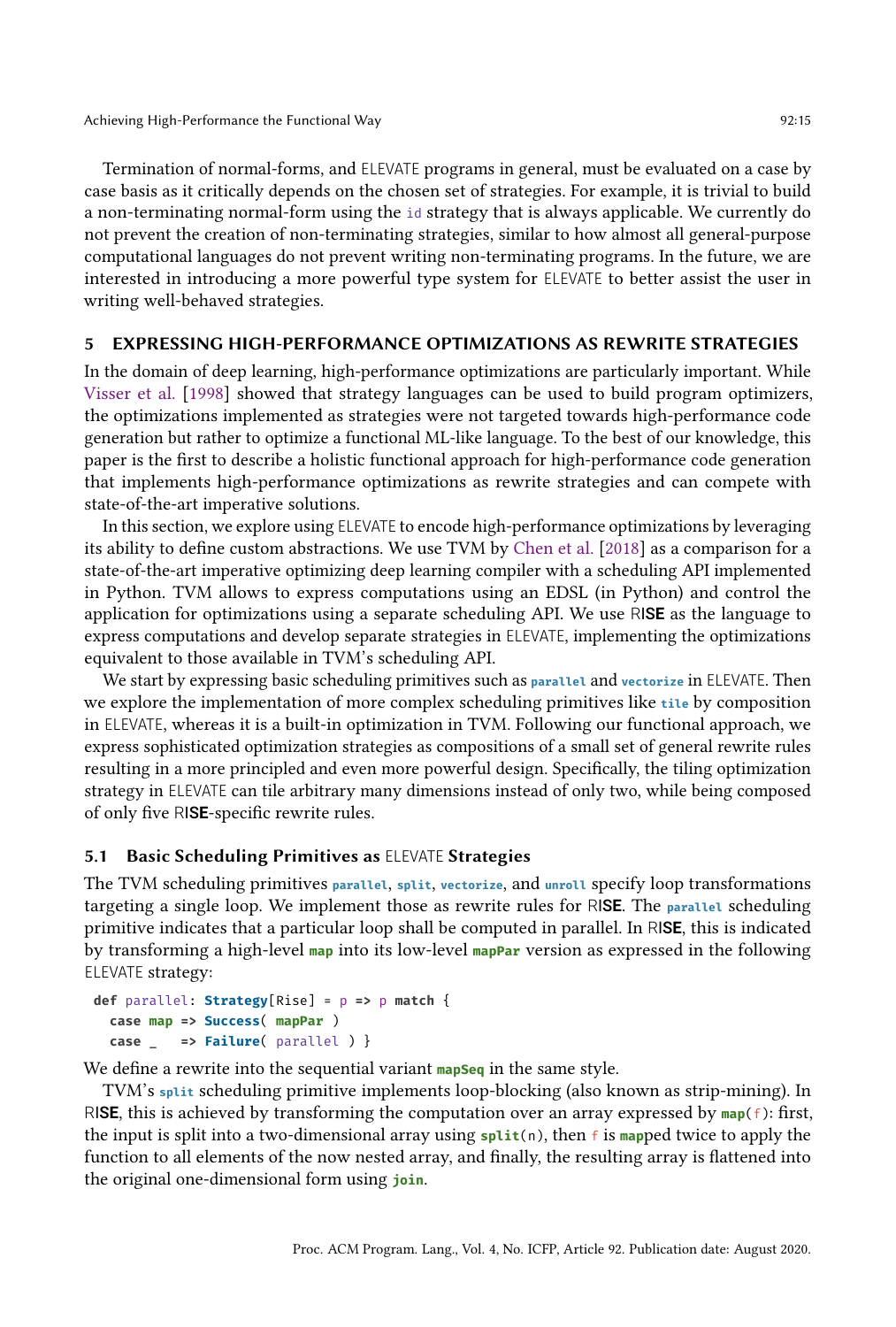```
def split(n: Int): Strategy[Rise] = p => p match {
  case \text{app}(\text{map}, f) => \text{Success}(\text{split}(n) >> \text{map}(\text{map}(f)) >> \text{join})case app(app(reduce, op), init) => Success(
    split(n) >> reduce(fun(a, fun(y, op(a, reduce(op)(init)(y)) )))(init) )
  case _ => Failure( split(n) ) }
```
It is important to note that RIS**E** does not materialize the intermediate two-dimensional array in memory. Instead, we only use this representation inside the compiler for code generation. In TVM, the **split** scheduling primitive can also be used to block reduction loops for which we use the **reduce** primitive in RIS**E**. To make the split strategy applicable to both **map** and **reduce** primitives, we add a second case to the strategy which blocks a single **reduce** into two nested reductions.

The **vectorize** scheduling primitive indicates that a loop shall be computed in a SIMD-fashion and its equivalent ELEVATE vectorize strategy implementation is similar to the split strategy:

```
def vectorize(n: Int): Strategy[Rise] = p => p match {
 case app(map, f) if isScalarFun(f) => Success(asVector(n) >> map(mapVec(f)) >> asScalar)
 case _ => Failure( vectorize(n) ) }
```
First, it splits the input of scalars into an array of vectors using the **asVector** primitive. Then, f is mapped twice and transformed to perform vectorized computations using  $\text{map}(\text{mapVec}(f))$ , and finally, the resulting array of vectors is transformed into an array of scalars again.

Vectorization is most efficient when applied to the innermost loop of a loop-nest. In RIS**E**, this corresponds to applying the vectorize strategy to the innermost **map** of potentially nested **map**s. Applying a strategy to the innermost **map** of nested **map**s is achieved in ELEVATE by traversing the expression beginning from the bottom (for example using **bottomUp**(vectorize)). The additional constraint isScalarFun( $f$ ) ensures that only functions operating on scalars are vectorized by inspecting <sup>f</sup>'s type. The restriction to scalar functions for vectorize is a current limitation of RIS**E**.

The unroll strategy rewrites the high-level **map** and **reduce** primitives into RIS**E** low-level primitives that will be unrolled by the RIS**E** compiler during code generation.

```
def unroll: Strategy[Rise] = p => p match {
  case map => Success( mapSeqUnroll )
  case reduce => Success( reduceSeqUnroll )
  case _ => Failure( unroll ) }
```
#### 5.2 Multi-dimensional Tiling as an ELEVATE Strategy

Tiling is a crucial optimization improving the cache hit rate by exploiting locality within a small neighborhood of elements. TVM's **tile** is a more complicated scheduling primitive to implement because it is essentially a combination of two traditional loop transformations: loop-blocking and loop-interchange. In fact, **tile** in TVM is a built-in combination of **split** for loop-blocking and **reorder** for loop-interchange. We already saw how to implement **split** using ELEVATE. We will now discuss how to implement a tile strategy using a combination of rules, normal-forms, and domain-specific traversals. We construct a generalized strategy out of a few simple building blocks that can tile an arbitrary number of dimensions, whereas TVM only implements 2D tiling.

We require five basic rules for expressing our multidimensional tiling strategy: splitJoin, addId, idToTranspose, transposeMove, and mapFission (all shown in Figure [6\)](#page-9-1). We implement these rules as basic ELEVATE strategies, as shown in the previous sections. In addition, we require three standard  $\lambda$ -calculus-specific transformations:  $\eta$ - and  $\beta$ -reduction, and  $\eta$ -abstraction.

Our tiling strategy expects a list of tile sizes, one per tiled dimension:

```
def tileND: List[Int] => Strategy[Rise]
```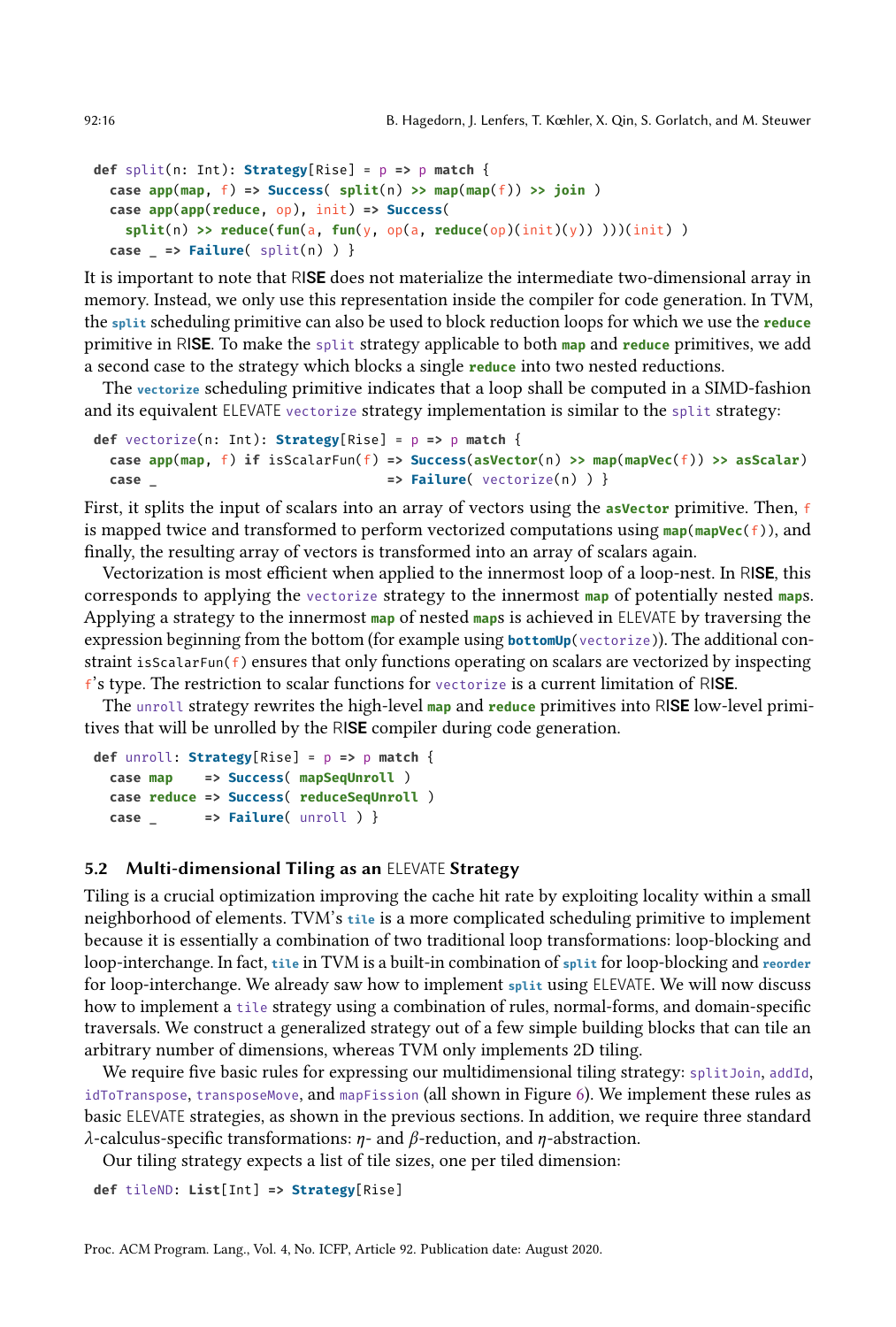```
1 def tileND(n: List[Int]): Strategy[Rise] = DFNF ';' (n.size match {
2 case 1 => function(split(n.head)) // loop-blocking<br>3 case i => fmap(tileND(d-1)(n.tail)) ';' // recurse
                   fmap(tileND(d-1)(n.tail)) ';' // recurse<br>function(split(n.head)) ';' // loop-blocking
4 function(split(n.head))
5 interchange(i) }) // loop-reorder
```
<span id="page-17-1"></span>Listing 5. ELEVATE strategy implementing tiling recursively for arbitray dimensions.



Fig. 9. Visualization of the fmap traversal which traverses to the function argument of a RIS**E**-**map** primitive

The two-dimensional tiling, which is equivalent to TVM's built-in **tile** scheduling primitives, is expressed as tileND(**List**( $x, y$ ))( $mm$ ). For this 2D case, we also write tile( $x, y$ )( $mm$ ).

Listing [5](#page-17-0) shows the ELEVATE implementation of the tiling optimization. The intuition for our tileND implementation is simple: First, we ensure that the required rules are applicable to the input expression by normalizing the expression using the DFNF normal-form. Then, we apply the previously introduced split strategy to every **map** to be blocked, recursively going from innermost to outermost. Finally, we interchange dimensions accordingly.

We start to explain how we recursively traverse (using  $fmap$ ) to apply loop-blocking and then discuss how we interchange dimensions in RIS**E** (interchange).

Recursively Applying Loop-Blocking. To recursively apply the loop blocking strategy to nested **map**s, we make use of the RIS**E**-specific traversal fmap:

```
def fmap: Traversal[Rise] = s => function(argOf(map, body(s)))
```
Figure [9](#page-17-1) visualizes the traversal of the fmap strategy; the traversed path is highlighted in blue. fmap traverses to the function argument of a **map** primitive and applies the given strategy s. Note that the strategy requires the function argument of a **map** primitive to be a function abstraction. This syntactic structure can be assumed because we normalize the expression using DFNF. The fmap strategy is useful because it can be nested to "push" the application of the given strategy inside of a **map**-nest. For example,

```
fmap(fmap(split(n)))(DFNF(map(map(map(f)))))
```
skips two **map**s and applies loop-blocking to the innermost **map**. In Listing [5](#page-17-0) line [3,](#page-17-2) we use fmap to recursively call tileND applying loop-blocking first to the inner **map**s before to the outer **map**:

```
fmap(tileND(d-1)(n.tail)) ';' // apply loop-blocking to inner map
function(split(n.head)) ';' ... // apply loop-blocking to outer map
```
Loop-Interchange in tile. After recursively blocking all **map**s, we use interchange to rearrange the dimensions in the correct order. For simplicity, we describe the two-dimensional case of tiling matrix multiplication. The untiled matrix multiplication implementation contains a loop nest of depth three, corresponding to a **reduce** primitive nested in two **map** primitives in RIS**E**. For brevity, we write this loop-nest as  $(M.N.K)$ , indicating the dimensions each loop iterates over from outermost to innermost. After applying loop-blocking to the outermost two loops, the loop-nest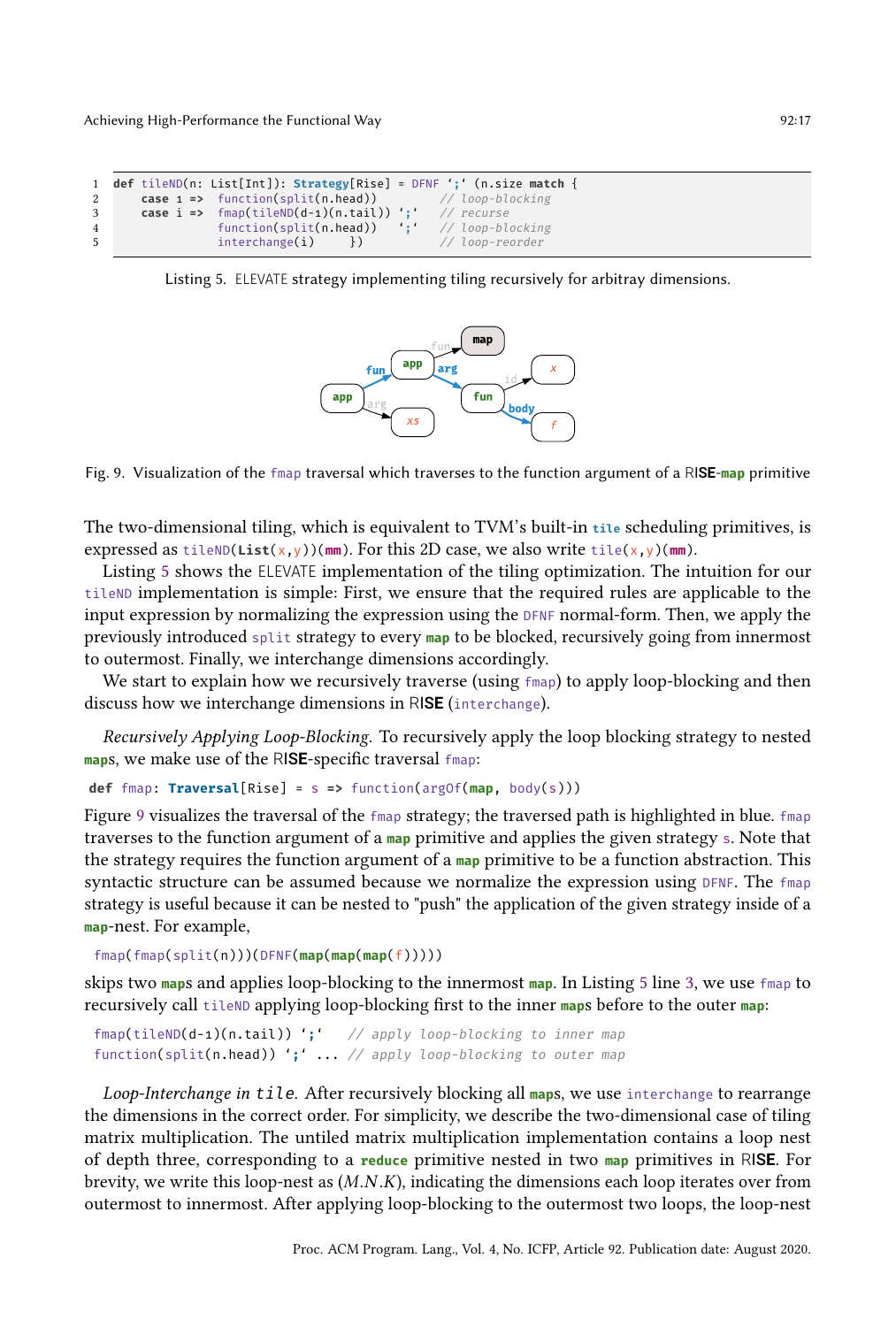has been transformed into a 5-dimensional loop-nest  $(M.mTile.N.nTile.K)$ . To create the desired tiling iteration order  $(M.N.mTile.nTile.K)$ , we need to swap two inner loops. To achieve this, we introduce two **transpose** patterns inside the map nest using the rules shown in Figure [6:](#page-9-1)

```
val loopInterchange2D = // interchange-strategy used for 2D-tiling
fmap( \frac{1}{2} \frac{1}{2} \frac{1}{2} \frac{1}{2} \frac{1}{2} \frac{1}{2} \frac{1}{2} \frac{1}{2} \frac{1}{2} \frac{1}{2} \frac{1}{2} \frac{1}{2} \frac{1}{2} \frac{1}{2} \frac{1}{2} \frac{1}{2} \frac{1}{2} \frac{1}{2} \frac{1}{2} \frac{1}{2} \frac{1}{2} \frac{1addId ';' \frac{1}{2} // map(id « map(map(map(dot))))
   idToTranspose ';' \frac{1}{\sqrt{mnp(\text{transpose} \cdot \text{triangle} \cdot \text{map}(\text{map}(\text{map}(\text{map}(\text{not})))))}}DFNF ';' // normalize intermediate expression
  argument(transposeMove)) ';' // map(transpose « map(map(map(dot))) « transpose)
normalize(mapFission) // out: map(transpose) « map(map(map(map(dot)))) « map(transpose)
```
Creating the two **transpose** patterns inside the **map** nest swaps the iteration order in the desired way. The general interchange case simply adds multiple **transpose** pairs in the required positions.

Using normalization, domain-specific traversals, and five RIS**E**-specific rewrite rules, we were able to define a multidimensional tiling strategy. As every rewrite rule, as well as their compositions, is correct, as shown earlier, we ensure the correctness of the overall optimization.

# 5.3 Reordering as an ELEVATE Strategy

Finally, we briefly discuss the implementation of TVM's **reorder** strategy, which enables arbitrary loop-interchanges. Generally, TVM's **reorder** is a generalization of the loop-interchange optimization we discussed in the previous subsection. Due to the loopless nature of RIS**E**, implementing TVM's **reorder** primitive as a strategy is slightly more involved. Instead of merely interchanging perfectly nested loops, we achieve the same optimization effect in RIS**E** by interchanging the nesting of **map** and **reduce** patterns. Therefore, there are multiple possible combinations to consider.

The most straightforward case are two nested **map**s that correspond to a two-dimensional loopnest. To interchange the loops created by the two **map**s, we introduce two **transpose** primitives and move one before and one after the **map**-nest, as discussed in the previous subsection.

In addition to interchanging loop-nests created by nested **map**s, we also need to consider interchanging nested **map** and **reduce** primitives. For computations including matrix multiplication, hoisting reduction loops higher up in a loop nest is often beneficial as shown in the following listings:

<span id="page-18-0"></span>

|   | 1 for (int i = $0; i < M; i++)$ {     | $/* map$         | $*$ |   |
|---|---------------------------------------|------------------|-----|---|
|   | float $acc = 0.0f$ ;                  | $/*$ reduce $*/$ |     | 2 |
| 3 | for (int $j = 0$ ; $j < N$ ; $j++)$ { |                  |     | 3 |
| 4 | $acc += xs[j + (N * i)];$             |                  |     | 4 |
| 5 | $out[i] = acc;$                       |                  |     | 5 |
|   |                                       |                  |     |   |

<span id="page-18-1"></span>

| 1 <b>float</b> acc[M];<br>$/*$ reduce */            |  |
|-----------------------------------------------------|--|
|                                                     |  |
| 3 <b>for (int</b> j = 0; j < N; j++) {              |  |
| 4 <b>for (int i = 0; i &lt; M; i++) {</b> /* map */ |  |
| 5 $acc[i] += xs[j + (N * i)]; \}$                   |  |
| 6 for (int i = 0; i < M; i++) {out[i] = acc[i];}    |  |

Listing 6. Reducing the rows of a matrix  $xs$  with the Listing 7. Reducing the rows of a matrix  $xs$  with the reduction as the inner loop

reduction as the outer loop

Transforming the code in Listing [6](#page-18-0) into the code in Listing [7](#page-18-1) enables different opportunities for parallelizing the reduction. For example, the computation in Listing [7](#page-18-1) can now be easily vectorized.

The following rule implements this interchange of nested **map** and **reduce** primitives.

```
map(reduce(+)(0))(xs :: M.N.float)
\rightsquigarrowreduce(fun(acc, fun(y,
 map(fun(x, fst(x) + snd(x)))(zip(acc(y))))) // reduce-op
(generate(N)(0)) // reduce-init
(transpose(xs)) // reduce-input
```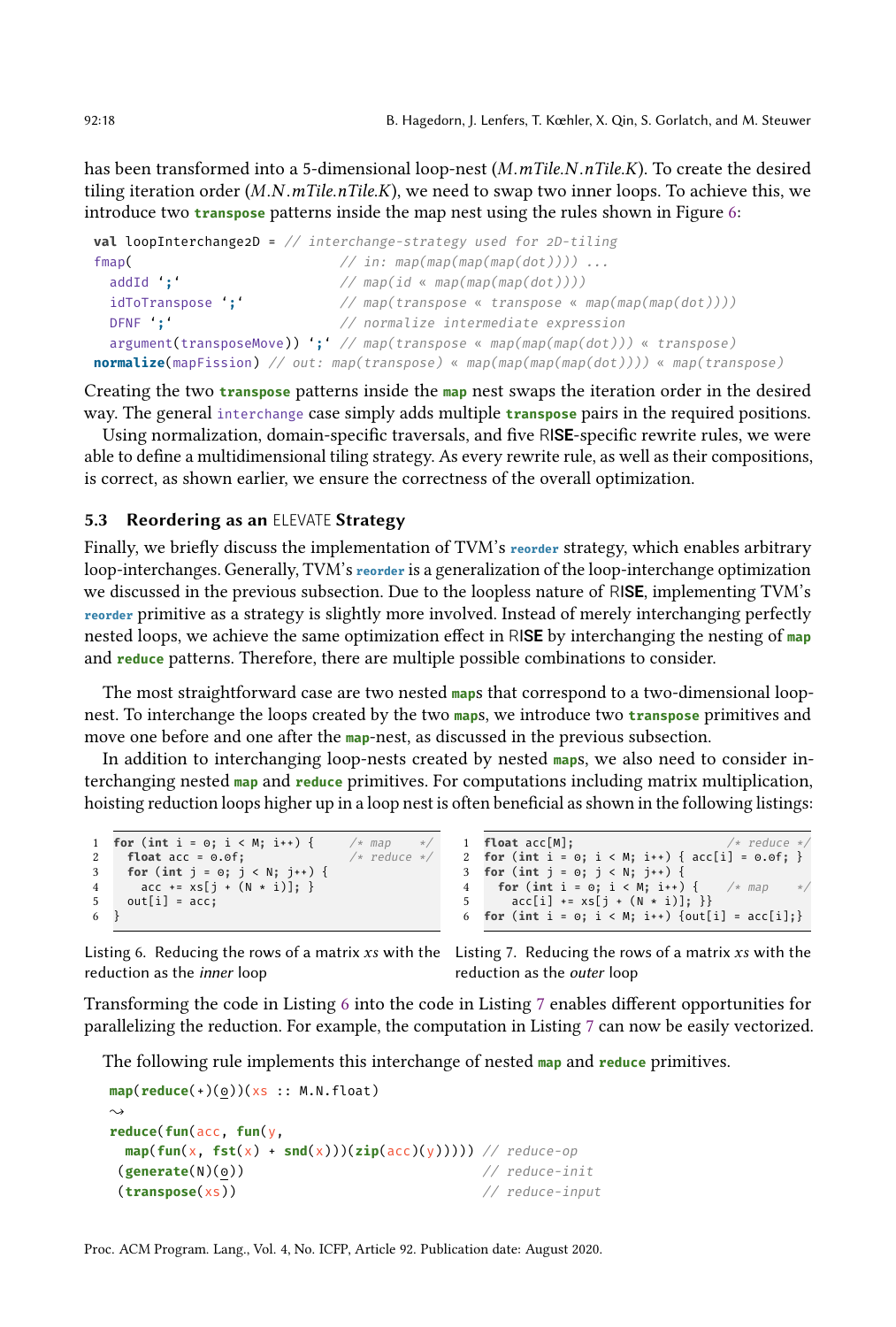By transposing the input and modifying the operator of the **reduce** primitive we can interchange the nesting. Specifically, instead of reducing scalar values as in the input expression, the operator of the **reduce** is transformed to reduce arrays using the inner **map**. Due to the more complex structure of the AST after performing such a transformation, the strategy producing and traversing this tree is similarly complicated and will not be discussed in detail. While it is possible to implement TVM's **reorder** primitive, this particular loop transformation is just not a good fit for the pattern-based abstractions in the RIS**E** language.

# 5.4 Abstractions for Describing Locations in RISE

In TVM, named identifiers describe the location at which the optimization should be applied. For example, TVM's **split** is invoked with an argument specifying the loop to block:

```
1 \quad k, = S[C] . op. reduce_ axis
```

```
2 ko, ki = s[C].split(k, factor=4)
```
Using identifiers ties schedules to computational expressions and makes reusing schedules hard. ELEVATE does not use names to identify locations, but instead uses the traversals defined in Section [4.](#page-8-1) This is another example of how we facilitate reuse  $-$  one of the key aims of our approach.

By using ELEVATE's traversal strategies, we apply the basic scheduling strategies in a much more flexible way: e.g., **topDown**(parallel) traverses the AST from top to bottom and will thus always parallelize the outermost **map**, corresponding to the outermost for loop. **tryAll**(parallel) traverses the whole AST instead, and all possible **map**s are parallelized.

In order to apply optimizations on large ASTs, it is often insufficient to use the **topDown** or **tryAll** traversals. For example, we might want to block a specific loop in a loop-nest. Using **topDown**(split) always blocks the outermost, loop and **tryAll**(split) blocks every loop in the loop nest. Similarly, none of the introduced traversals so far allow the description of a precise loop conveniently, or rather a precise location, required for these kinds of optimizations. Strategy *predicates* allow us to describe locations in a convenient way. A strategy predicate checks the program for a syntactic structure and returns **Success** without changing the program if the structure is found. Two simple example for strategy predicates are isReduce and isApp that check if the current node is a **reduce** primitive or an applied function respectively:

```
def isReduce: Strategy[Rise] = p => p match {
   case reduce => Success(reduce)
   case _ => Failure(isReduce) }
def isApp(funPredicate: Strategy[Rise]): Strategy[Rise] = p => p match {
   case app(f,_) => (_ => p) <$> funPredicate(f)
   case _ => Failure(isApp(s)) }
```
These predicates can be composed with the regular traversals to define precise locations. The '**@**' strategy allows us to describe the application of strategies at precise locations conveniently:

```
def '@'[P](s: Strategy[P], t: Traversal[P]) = t(s)
```
We write this function in infix notation and use Scala's implicit classes for this in our implementation.

The left-hand side of the '**@**' operator specifies the strategy to apply, and the right-hand side specifies the precise location as a traversal. This nicely separates the strategy to apply from the traversal describing the location. This abstraction is especially useful for complex optimization strategies with nested location descriptions. For RIS**E**, we specify multiple useful traversals and predicates, which can be extended as needed. Two useful ones are outermost and mapNest that are defined as follows.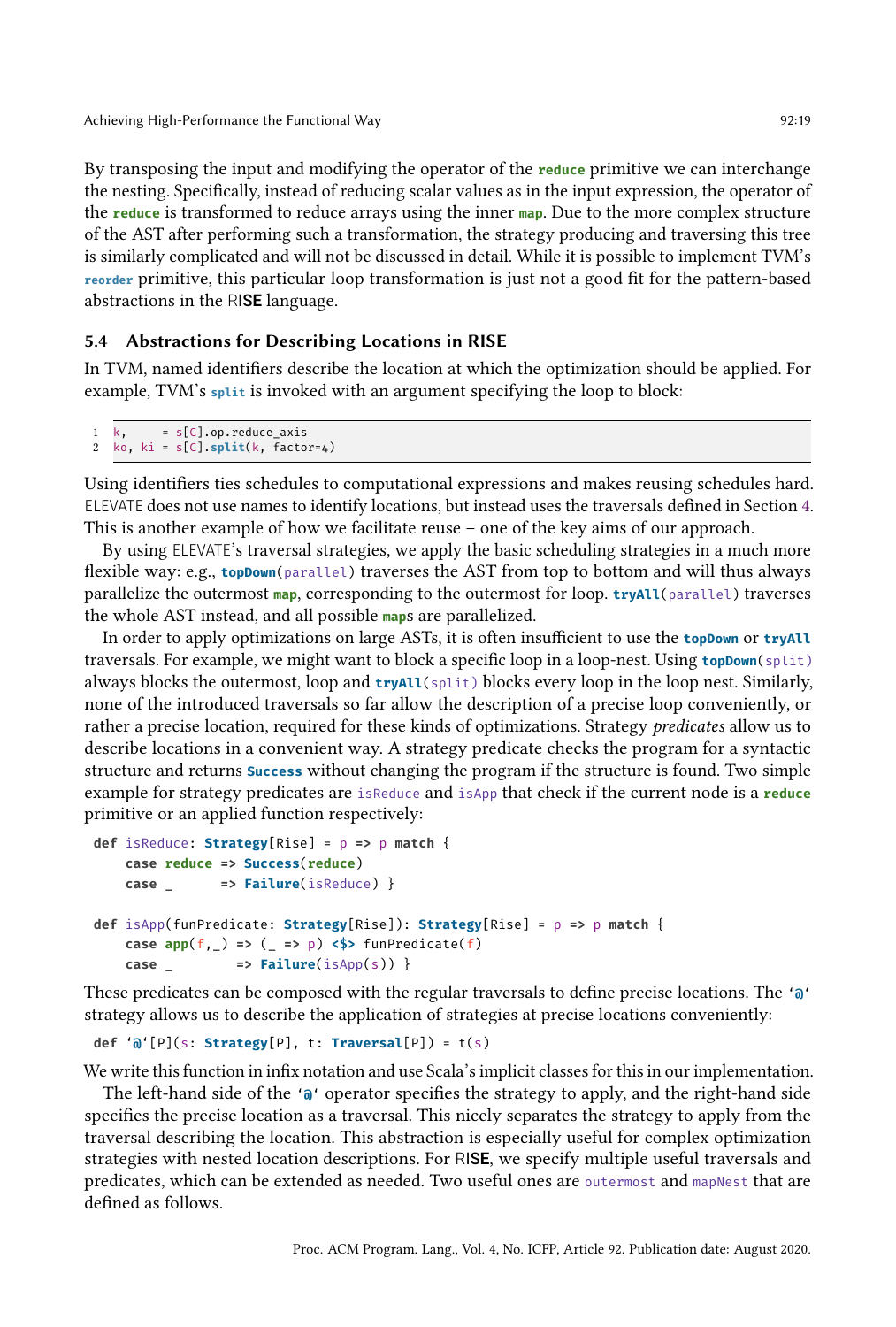```
def outermost: Strategy[Rise] => Traversal[Rise] = pred => s => topDown(pred ';' s)
def mapNest(d: Int): Strategy[Rise] = p => (d match {
  \text{case } x \text{ if } x == 0 \Rightarrow \text{Success}(p)case x if x < 0 => Failure(mapNest(d))
  case _ => fmap(mapNest(d-1))(p) })
```
outermost traverses from top to bottom and visits nested primitives from outermost to innermost, trying to apply the predicate. Only if the predicate is applied successfully, it applies the given strategy s. Similarly, we define an innermost function which uses **bottomUp** instead of **topDown**. The mapNest predicate recursively traverses inside a DFNF-normalized **map**-nest of a given depth using nested fmap traversals. If the traversal is successful, a **map**-nest of depth d has been found.

By combining these abstractions, we conveniently describe applying the tiling optimization to the two outermost loop nests elegantly in ELEVATE:

```
(tile(32,32) '@' outermost(mapNest(2)))(mm)
```
Identifying locations in the AST could potentially be simplified by tagging sub-expressions, i.e., naming AST sub-graphs. However, then rewrite rules would have to additionally describe how to name the rewritten program. For our current use-cases, the presented location descriptions are sufficient, but we are exploring further ways to simplify the description of specific AST locations.

#### <span id="page-20-0"></span>6 EXPERIMENTAL EVALUATION

In this section, we evaluate our functional approach to high-performance code generation. We use ELEVATE strategies to describe optimizations that are equivalent to TVM schedules using matrixmatrix multiplication as our primary case study. We compare the performance achieved using code generated by the RIS**E** compiler and code generated by TVM. Afterward, we investigate a different domain and compare against Halide, the state-of-the-art compiler for image processing.

#### 6.1 Optimizing Matrix Matrix Multiplication with ELEVATE Strategies

For our case study of matrix-matrix multiplication, we follow a tutorial from the TVM authors that discusses seven differently optimized versions: baseline, blocking, vectorized, loop permutation, array packing, cache blocks, and parallel. Each version is designed to improve the previous version progressively. For each TVM schedule, we show an equivalent strategy implemented with ELEVATE and evaluate the performance achieved. Using the TVM-like scheduling abstractions implemented as strategies and the traversal utilities, we now discuss how to describe entire schedules in ELEVATE.

Baseline. For the baseline version, TVM uses a default schedule, whereas ELEVATE describes the implementation decisions explicitly  $-$  one of the key aims that we set out for our approach:

```
1 // matrix multiplication in RISE<br>2 val dot = fun(as. fun(bs. zin(as)
  2 val dot = fun(as, fun(bs, zip(as)(bs) |>
3 map(fun(ab, mult(fst(ab))(snd(ab)))) |>
4 reduce(add)(\underline{0})))<br>5 val mm = fun(\underline{a}, fun(
  5 val mm = fun(a, fun(b, a |>
6 map( fun(arow, transpose(b) |>
7 map( fun(bcol,
           dot(arow)(bcol) )))))))
1 // baseline strategy in ELEVATE
2 val baseline = ( DFNF ';'
3 fuseReduceMap '@' topDown )
4 (baseline ';' lowerToC)(mm)
```
<span id="page-20-4"></span>Listing 8. RIS**E** matrix multiplication epxression (top) and *baseline* strategy in ELEVATE (bottom)

```
1 # Naive matrix multiplication algorithm
2 k = tvm.reduce_axis((0, K), 'k')
3 A = tvm.placeholder((M, K), name='A')<br>4 B = tvm.placeholder((K, N), name='B')
   4 B = tvm.placeholder((K, N), name='B')
5 C = tvm.compute((M, N),lambda x, y:
6 tvm.sum(A[X, k] * B[k, y],<br>
7 axissk) names C'axis=k), name='C')
8
9
10
\frac{11}{12}# TVM default schedule
13 s = tvm.create_schedule(C.op)
```
Listing 9. TVM matrix multiplication algorithm and baseline (default) schedule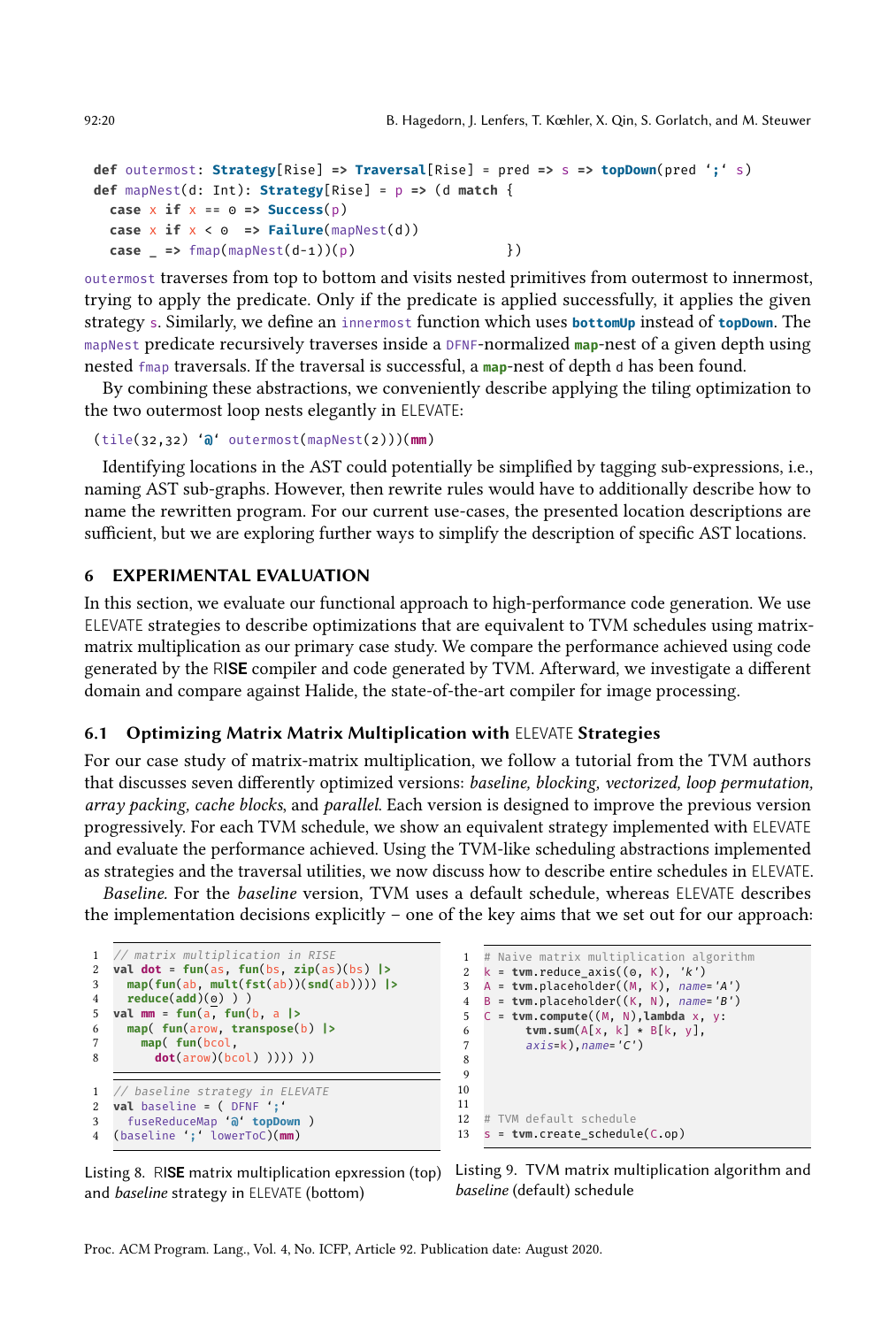```
1 val appliedReduce = isApp(isApp(isApp(isReduce)))
2 val blocking = ( baseline ';'
                   3 tile(32,32) '@' outermost(mapNest(2)) ';;'
4 fissionReduceMap '@' outermost(appliedReduce)';;'
5 split(4) '@' innermost(appliedReduce)';;'
6 reorder(List(1,2,5,6,3,4)))
7 (blocking ';' lowerToC)(mm)
```
Listing 10. ELEVATE blocking strategy

```
1 val loopPerm = (
2 tile(32,32) 'a' outermost(mapNest(2)) ';;<br>3 fissionReduceMap 'a' outermost(appliedReduce) ';;'<br>4 split(4) 'a' innermost(appliedReduce) ';;'
3 fissionReduceMap '@' outermost(appliedReduce) ';;'
4 split(4) '@' innermost(appliedReduce) ';;'
5 reorder(Seq(1,2,5,3,6,4))<br>6 vectorize(32) 'a' inne
6 vectorize(32) '@' innermost(isApp(isApp(isMap))))
7 (loopPerm ';' lowerToC)(mm)
```
Listing 12. ELEVATE *loop permutation* strategy

```
1 # blocking version
2 xo, yo, xi, yi = s[C].tile(
3 C.\texttt{op.axis[0]}, C.\texttt{op.axis[1]},32,32)<br>4 k, = s[C].\texttt{op.reduce\_ax}= s[C].op. reduce\_axis<br>ki = s[C].split(k. factor)5 ko, ki = s[C].split(k, factor=4)6 s[C].reorder(xo, yo, ko, ki, xi, yi)
```


```
1 xo, yo, xi, yi = s[C].tile(
2 C.\text{op.axis[0],} C.\text{op.axis[1],}32,32)<br>3 k, = S[C].\text{op.reduce\_ax}3 k, = s[C].op.reduce_axis
4 ko, ki = s[C].split(k, factor=4)
5 s[C].reorder(xo, yo, ko, xi, ki, yi)
   6 s[C].vectorize(yi)
```

```
Listing 13. TVM loop permutation schedule
```
The TVM algorithm computes the dot product in a single statement in Listing [9](#page-20-1) lines [5-](#page-20-2)[7.](#page-20-3) The RIS**E** program shown at the top of Listing [8](#page-20-4) describes the dot product with separate **map** and **reduce** primitives, which are fused as described in the ELEVATE program below using the fuseReduceMap rewrite rules from Figure [6.](#page-9-1) The lowerToC strategy rewrites **map** into **mapSeq** and **reduce** into **reduceSeq**. Both systems generate equivalent C code of two nested loops iterating over the output matrix and a single nested reduction loop performing the dot product. For the following optimized versions, we do not repeat the RIS**E** and TVM programs if they are similar to the previous version.

Blocking. For the blocking version, we reuse the baseline and lowerToC strategy, but first, we use the abstractions built in the previous sections, emulating the TVM schedule as shown in Listing [10](#page-21-0) and [11.](#page-21-1) First, we tile, then we split, and then we reorder, just as specified in the TVM schedule. To split the reduction, we need to fission the fused map and reduce primitives again using fissionReduceMap. We describe locations using outermost and innermost, we apply tile to the outermost **map**s and split to the nested reduction. In contrast to TVM, for reorder, we identify dimensions by index rather than by name. We introduce the '**;;**' combinator for convenience. It denotes that we apply DFNF to normalize intermediate expressions between each step.

Vectorized and Loop Permutation. The loop permutation version in Listing [12](#page-21-2) performs vectorization of the innermost **map** using vectorize and applies a different reordering of dimensions as in the blocking version before.

Array Packing. So far, ELEVATE's strategies and TVM's schedules were reasonably similar. The array packing version is the first to emphasize the flexibility of our holistic functional approach. As already discussed in the motivation section, some optimizations are not expressible in TVM's scheduling API without changing the algorithm - clearly violating the separation between specifying computations and optimizations. Here specifically, the *array packing* version in Listing [15](#page-22-0) permutes the elements of the B matrix in memory to improve the memory access patterns by introducing an additional computation  $p\text{B}$  in lines [6](#page-22-1)[-7,](#page-22-2) before using it in the computation in lines [8-](#page-22-3)[10.](#page-22-4)

For our implementation of the *array packing* version in Listing [14,](#page-22-5) we are not required to change the RISE program, but define and apply the array packing of matrix  $B$  simply as another rewrite step in ELEVATE using the storeInMemory strategy described below. To complete the entire strategy for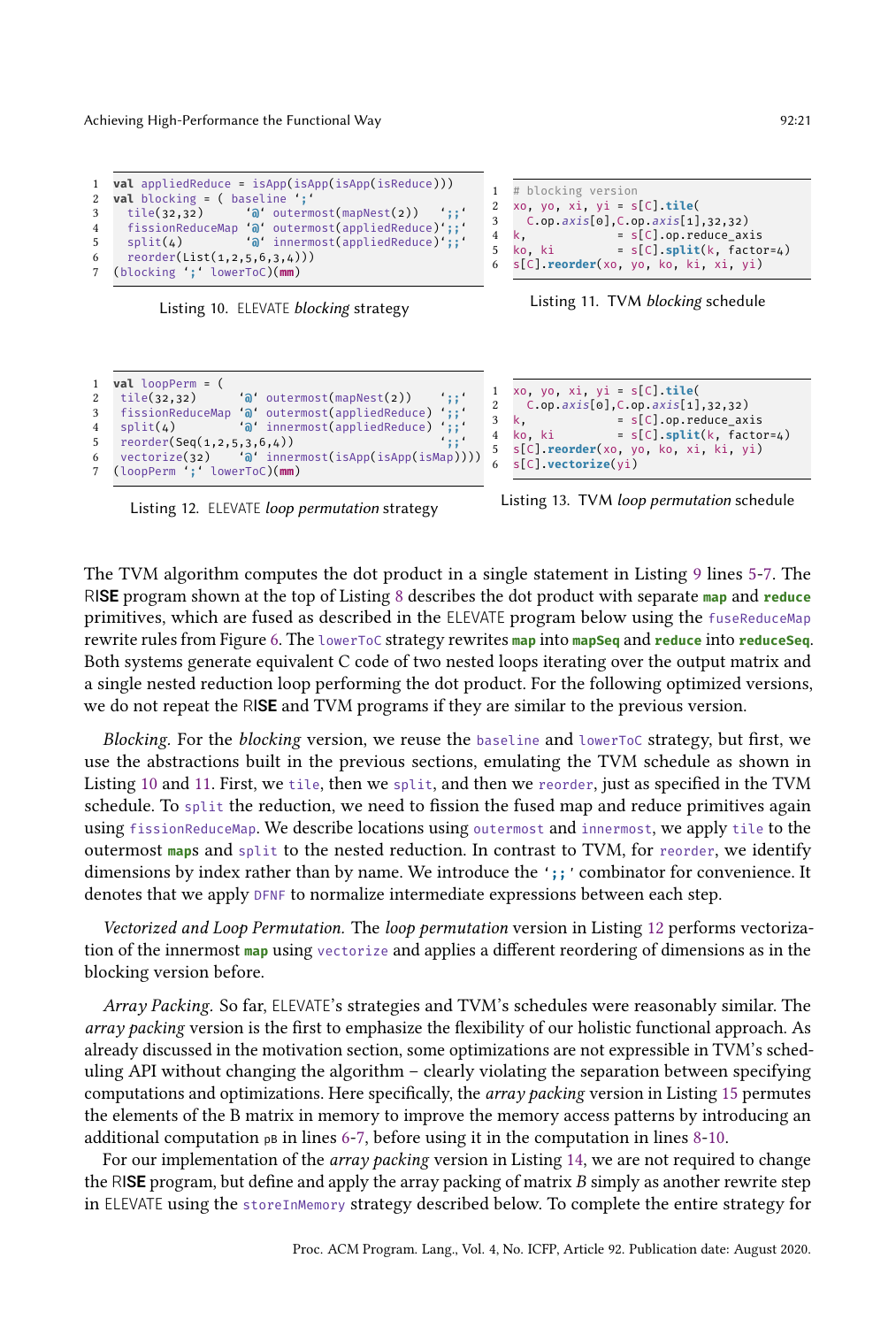```
1 val appliedMap = isApp(isApp(isMap))
2 val isTransposedB = isApp(isTranspose)
3
4 val packB = storeInMemory(isTransposedB,
5 permuteB ';;'
6 vectorize(32) '@' innermost(appliedMap) ';;'
                     '\mathsf{\hat{a}}' outermost(isMap)
8 ) '@' inLambda
9
10 val arrayPacking = packB ';;' loopPerm
11 (arrayPacking ';' lowerToC )(mm)
```
Listing 14. ELEVATE *array packing* strategy

```
1 # Modified algorithm
 2 bn = 32
 3 k = tvm.reduce_axis((0, K), 'k')
 4 A = tvm.placeholder((M, K), name='A')
5 B = tvm.placeholder((K, N), name='B')
 6 pB = tvm.compute((N / bn, K, bn),
 7 lambda x, y, z: B[y, x * bn + z], name='pB')
8 C = tvm.compute((M,N), lambda x,y:
9 tvm.sum(A[x,k] * pB[y//bn,k,
10 tvm.indexmod(y,bn)], axis=k),name='C')
11 # Array packing schedule
12 s = tvm.create_schedule(C.op)
13 xo, yo, xi, yi = s[C].tile(
14 C.\texttt{op}.\texttt{axis[0]}, C.\texttt{op}.\texttt{axis[1]}, \texttt{bn}, \texttt{bn})<br>15 k, = S[C].\texttt{op}.\texttt{reduce\_axis}= s[C] . op. reduce_axis16 ko, ki = s[C].split(k, factor=4)
17 s[C].reorder(xo, yo, ko, xi, ki, yi)
18 s[C].vectorize(yi)
                       = s[pB].op.axis20 s[pB].vectorize(z)
21 s[pB].parallel(x)
```
Listing 15. TVM array packing schedule and algo.

this version, we compose the array packing together with permuteB that uses **transpose** primitives to implement the permutation similarly to interchange for the tile strategy. Finally, we can simply reuse the prior loopPerm strategy to complete this version.

The strategy for storing sub-expressions in memory uses the **toMem** primitive of RISE and is defined as follows:

```
def storeInMemory(what: Strategy[Rise], how: Strategy[Rise]): Strategy[Rise] = { p =>
 extract(what)(p) ż= (extracted => { how(extracted) ż= (storedSubExpr => {
    val idx = Identifier(freshName("x"))
    replaceAll(what, idx)(p) match {
     case Success(replaced) => Success(toMem(storedSubExpr)(fun(idx, replaced)))
     case Failure(_) => Failure(storeInMemory(what, how))
 }})}}
 // helper-functions
 def replaceAll(exprPredicate: Strategy[Rise], withExpr: Rise): Strategy[Rise] =
    p => tryAll(exprPredicate ';' insert(withExpr))(p)
 def insert(expr: Rise): Strategy[Rise] = p => Success(expr)
 // find and return Rise expr which matches the exprPredicate
 def extract(exprPredicate: Strategy[Rise]): Strategy[Rise] = ...
}
```

```
def inLambda(s: Strategy[Rise]): Strategy[Rise] =
  isLambda ';' ((p:Rise) => body(inLambda(s))(p)) <+ s
```
The storeInMemory strategy expects two arguments: what - a strategy predicate describing the subexpression to store and how - the strategy that specifies how to perform the copy. In the arrayPacking strategy, we want to store a permuted version of the transposed B (described by the isTransposedB predicate) to memory. Since every RIS**E** sub-expression can be stored in memory at any time, the storeInMemory strategy only fails if the desired sub-expression (described by what) cannot be found or cannot be stored as specified in how.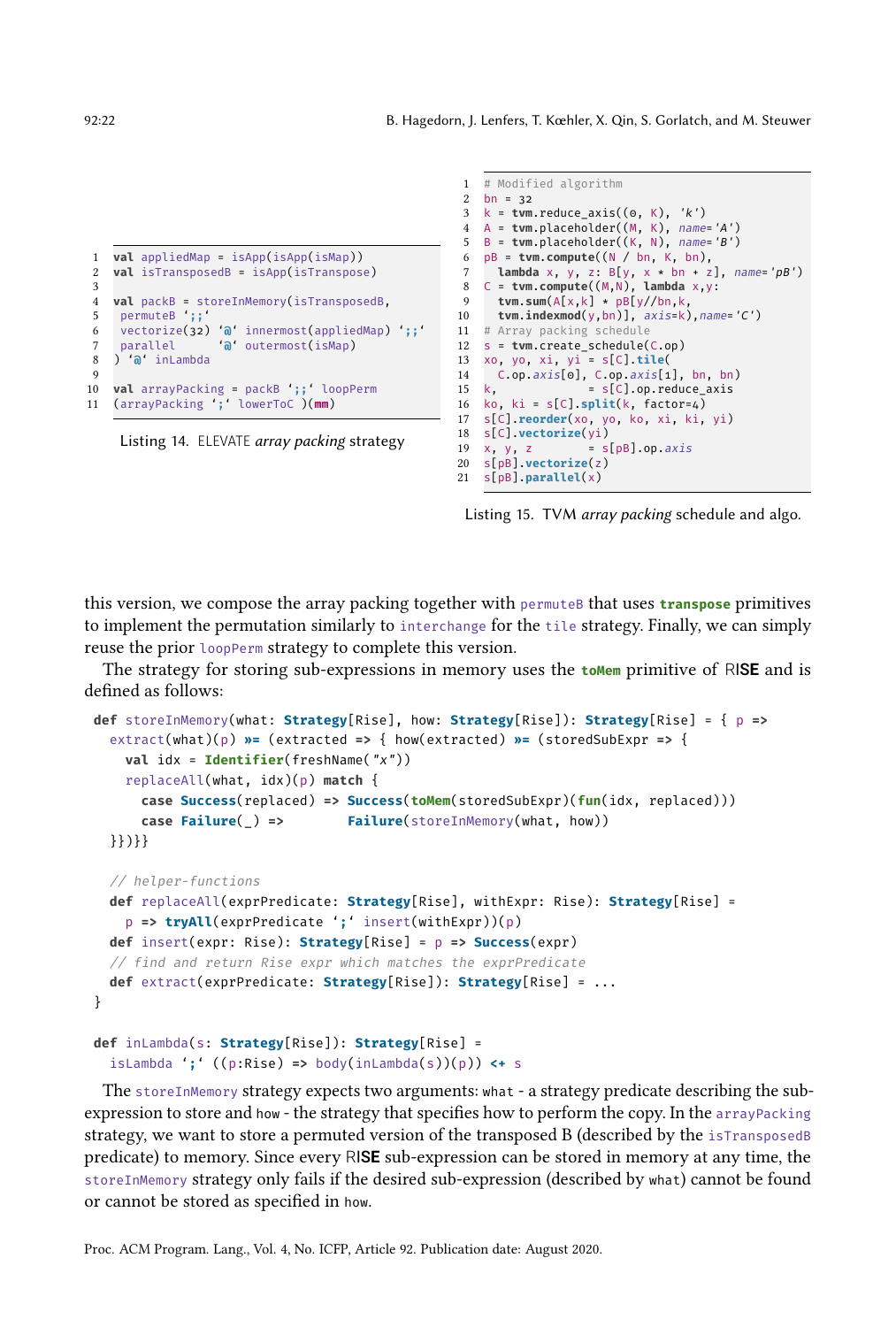| $\mathbf{1}$   | $val par = ($                               |
|----------------|---------------------------------------------|
| $\overline{2}$ | arrayPacking ::                             |
| 3              | (parallel 'a' outermost(isMap))             |
| $\overline{4}$ | $'$ $\mathfrak{d}'$ outermost(isToMem) $';$ |
| 5              | unroll $'$ <b>a</b> innermost(is Reduce))   |
| 6              |                                             |
|                | 7 (par ';' lowerToC)(mm)                    |
|                |                                             |

Listing 16. ELEVATE parallel strategy

```
1 s = tvm.create_schedule(C.op)
2 CC = s.cache_write(C, 'global')
    3 xo, yo, xi, yi = s[C].tile(
4 C.op.axis[o], C.\text{op.axis}[1], \text{bn}, \text{bn})5 s[CC].compute_at(s[C], yo)
6 xc, yc = s[CC] . op. axis7 k, = s[CC].op.reduce_axis<br>8 ko ki = s[CC] snlit(k f
8 ko, ki = s[CC].split(k, factor=4)
9 s[CC].reorder(ko, xc, ki, yc)
10 s[CC].unroll(ki)
11 s[CC].vectorize(yc)
    12 s[C].parallel(xo)
13 x, y, z = s[pB].op.axis14 s[pB].vectorize(z)
    15 s[pB].parallel(x)
```
Listing 17. TVM parallel schedule

The **toMem** primitive is introduced in two steps: First, the sub-expression needs to be removed from the original expression  $(p)$  and be replaced with the new identifier x. Second, the value for the new identifier x needs to be extracted from the original expression p.

Cache Blocks and Parallel. The TVM version in Listing [17](#page-23-0) changes the algorithm yet again (not shown for brevity) to introduce a temporary buffer  $(cc)$  for the accumulation along the K-dimension to improve the cache writing behavior and unrolls the inner reduction loop. The RIS**E** code generator makes accumulators for reductions always explicit. Therefore, we reuse the *array packing* version adding strategies for unrolling the innermost reduction and parallelizing the outermost loop in the body of the **toMem** primitive.

#### 6.2 Scalability and Overhead of Rewriting

We have demonstrated that it is feasible to implement a TVM-like scheduling language by expressing schedules as compositions of reusable strategies. Using our holistic functional approach, we express the computation only once in RIS**E** and express all optimizations as ELEVATE strategies.

In this section, we are interested in the scalability and overhead of our functional rewrite-based approach using matrix-multiply as a realistic case study of high-performance code generation.

We are counting the number of successfully applied rewrite steps performed when applying a strategy to the RIS**E** matrix multiply expression. We count every intermediate step, which includes traversals as these are implemented as rewrite steps too. For example,  $id(fun(x, x))$  counts as one rewrite step whereas ( $body(id)$ )( $fun(x,x)$ ) counts as two steps because we also count the traversal into the function body as an intermediate step.

<span id="page-23-1"></span>

Fig. 10. Total number of successful rewrite steps when applying different optimization strategies.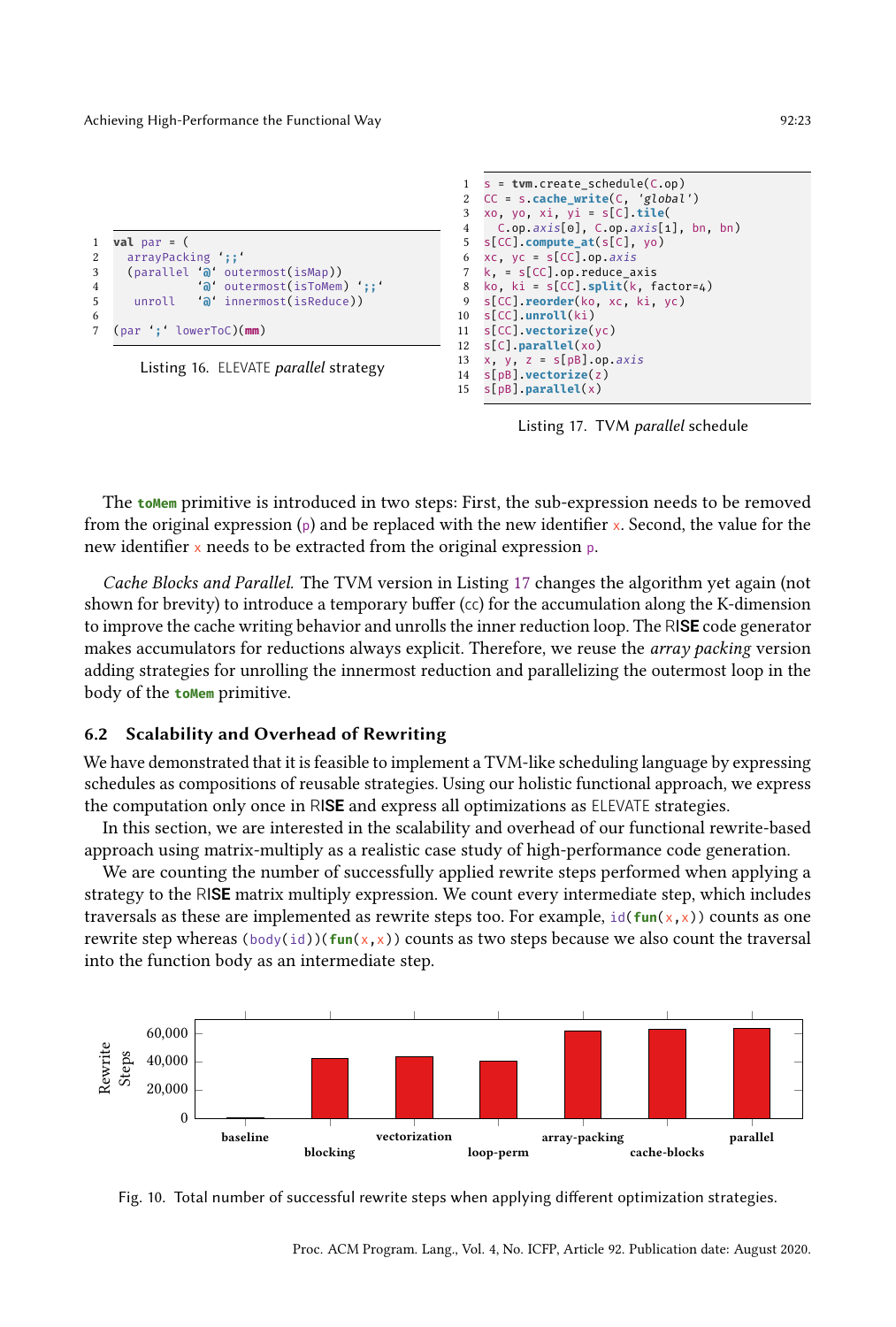<span id="page-24-1"></span>

Fig. 11. Performance of TVM vs. RIS**E** generated code that has been optimized by ELEVATE strategies.

Figure [10](#page-23-1) shows the number of rewrites for each version. No major optimizations are applied to the baseline version, and 657 rewrite steps are performed. However, as soon as interesting optimizations are applied, we reach about 40,000 steps for the next three versions and about 63,000 for the most complicated optimizations. Applying the strategies to the RIS**E** expression took less than two seconds per version on a commodity notebook with our unoptimized implementation.

These high numbers clearly show the scalability of our compositional approach, in which complex optimizations are composed of a small set of fundamental building blocks. It also shows that abstractions are required to control this many rewrite steps. The high-level strategies encode practical optimizations and hide massive numbers of individual rewrite steps that are performed. At the same time, developing and debugging such sophisticated strategies using ELEVATE is still possible as there is a clear pathway towards developing debugging tools for recording traces or rewrites or reporting which strategy was not applicable. Additionally, due to the compositional nature of our strategy approach, one can easily inspect intermediate RIS**E** expressions. In contrast, debugging TVM or Halide schedules is much harder as the scheduling primitives are provided as black-box function calls operating on the internal intermediate program representation.

#### 6.3 Performance Comparison against TVM

In this section, we are interested in the performance achieved when optimizing RIS**E** programs with ELEVATE compared to TVM. Ideally, the RIS**E** code optimized with ELEVATE should be similar to the TVM-generated code and achieve competitive performance. We generated LLVM code with TVM (version 0.6.dev) and C code for RIS**E** annotated with OpenMP pragmas for the versions that include parallelization or vectorization. The RIS**E** generated C code was compiled with clang (v.9.0.0) using -Ofast -ffast-math -fopenmp, which echoes the settings used by TVM and Halide<sup>[1](#page-24-0)</sup>. We measured on an Intel core i5-4670K CPU (frequency at 3.4GHz) running Arch Linux (kernel 5.3.11-arch1-1). We measured wall-time for RIS**E**-generated code and used TVM's built-in measurement API. We measured 100 iterations per version, reporting the median runtimes in milliseconds.

Figure [11](#page-24-1) shows the performance of RIS**E** and TVM generated code. The code generated by RIS**E** controlled by the ELEVATE optimization strategies performs competitively with TVM. Our experiment indicates a matching trend across versions compared to TVM, showing that our ELEVATE strategies encode the same optimizations used in the TVM schedules. The most optimized parallel RIS**E** generated version improves the performance over the baseline by about 110×. The strategies developed in an extensible style by composing individual rewrite steps using ELEVATE, are practically usable and provide competitive performance for important high-performance code optimizations.

<span id="page-24-0"></span><sup>1</sup><https://github.com/halide/Halide/issues/2905>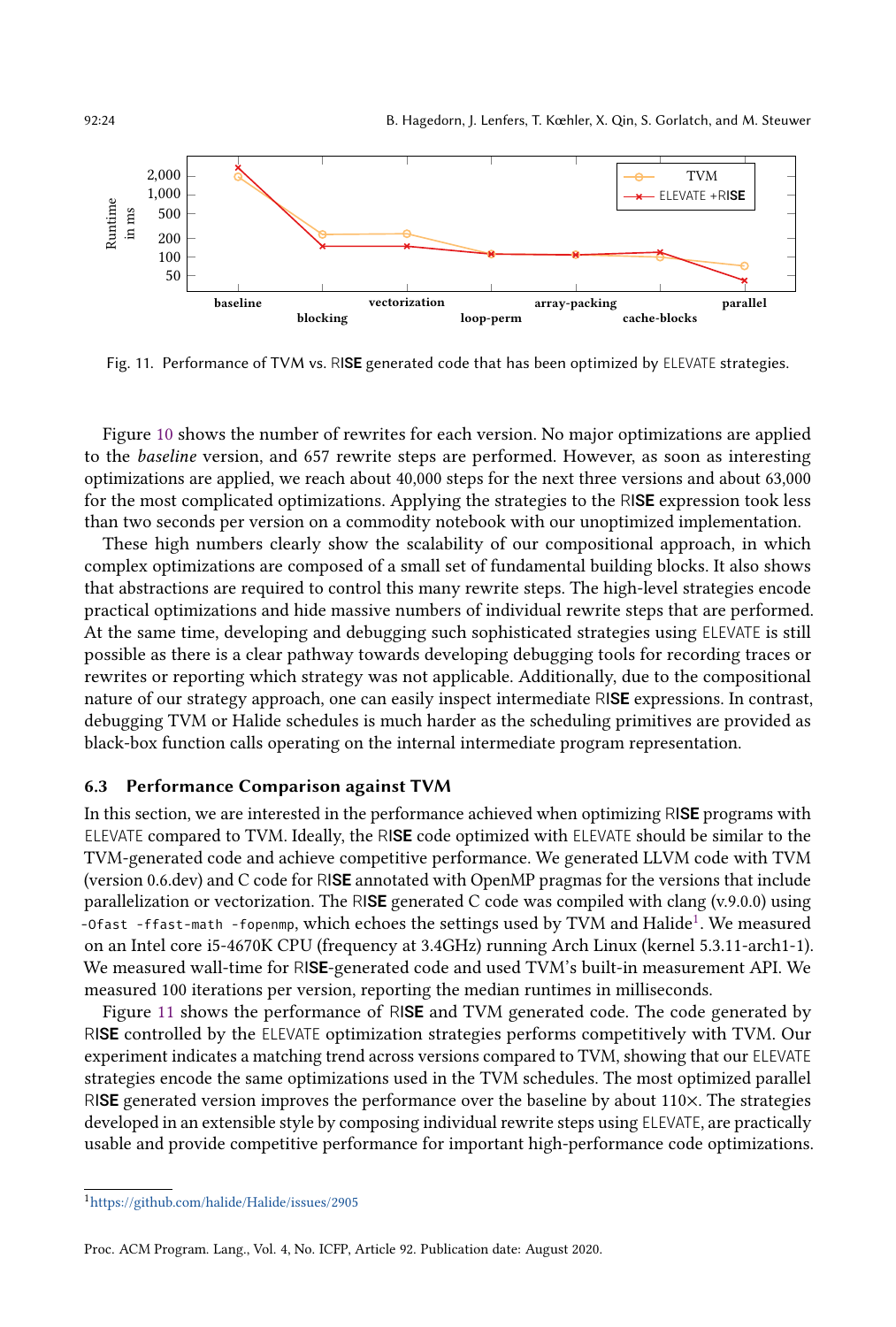<span id="page-25-1"></span>

Fig. 12. Performance evaluation of Halide and RIS**E** generated code for the binomial filter application. Optimization decisions for RIS**E** are implemented as ELEVATE strategies.

# 6.4 Performance Comparison against Halide

Since the scheduling languages of Halide and TVM are very similar, we additionally performed a third experiment comparing against the Halide compiler that is specialized in high-performance code generation for image processing. Specifically, we implemented a binomial image processing filter in RIS**E**, corresponding to the example described in [\[Ragan-Kelley et al.](#page-28-3) [2013\]](#page-28-3). As with the comparison against TVM, we used ELEVATE to describe three different optimization strategies (each with a sequential and a parallel version), which are equivalent to three different schedule programs using Halide. Optimizing the binomial filter application also requires to modify the algorithm in Halide, similar to the array packing example in TVM. In contrast, we were again able to express all optimizations using ELEVATE only.

Figure [12](#page-25-1) shows the performance of the Halide and RIS**E** generated code measured on an ARM Cortex A7 quad-core<sup>[2](#page-25-2)</sup>. We can see – not surprisingly – that the non-parallel versions on the left are significantly slower than the parallel versions. The Halide generated code is 10-15% faster than the RIS**E** generated code. Improvements to the RIS**E** code generator might close this gap in the future. Crucially, we again observe the same trend for performance improvements across versions demonstrating that our extensible and rewrite based approach is capable of achieving competitive performance to state-of-the-art compilers used in production.

# <span id="page-25-0"></span>7 RELATED WORK

High-Performance Code Generation. Halide by [Ragan-Kelley et al.](#page-28-2) [\[2018\]](#page-28-2) introduced the concept of schedules describing program optimizations separate from the algorithm describing the computation. Many other frameworks have adopted this concept in domains including machine learning (TVM [\[Chen et al.](#page-27-2) [2018\]](#page-27-2)), graph applications (GraphIt [\[Zhang et al.](#page-29-5) [2018\]](#page-29-5)), and polyhedral compilation (Tiramisu [\[Baghdadi et al.](#page-27-6) [2019\]](#page-27-6), CHiLL [\[Chen et al.](#page-27-7) [2008;](#page-27-7) [Hall et al.](#page-28-15) [2009\]](#page-28-15), AlphaZ [\[Yuki et al.](#page-29-6) [2012\]](#page-29-6), URUK [\[Girbal et al. 2006\]](#page-28-16)).

These existing scheduling APIs are not designed as programming languages. They are often not expressive enough to cover all optimizations of interest and instead provide a fixed set of ad-hoc built-in primitives. In this work, we showed how to use ELEVATE to implement scheduling languages from first principles as compositions of rewrite rules targeting the RIS**E** language describing computations.

There are many functional languages aimed towards high-performance code generation including Futhark [Henriksen et al.](#page-28-9) [\[2017\]](#page-28-9), Accelerate [\[McDonell et al.](#page-28-17) [2013\]](#page-28-17), Obsidian [\[Svensson et al.](#page-28-18) [2008\]](#page-28-18), and NOVA [\[Collins et al.](#page-27-8) [2014\]](#page-27-8). These projects either rely on hard-coded hand-tuned primitives

<span id="page-25-2"></span><sup>2</sup>The 4 LITTLE cores of a Samsung Exynos 5 Octa 5422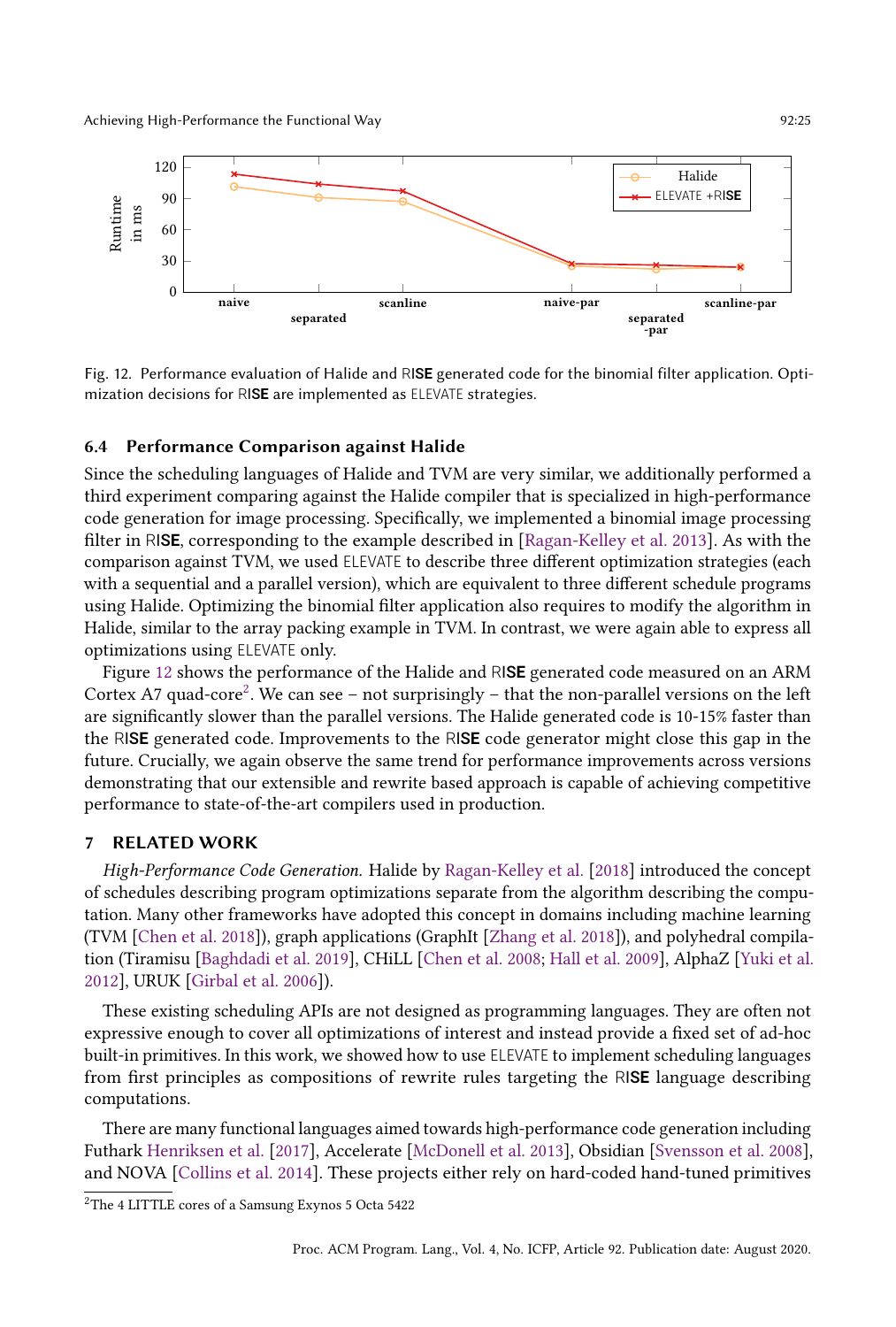or fixed optimizations during compilation using code analysis and cost models. In contrast, our functional approach allows extensible optimizations using rewrite rules and low-level patterns.

Rewriting in Compilers. Rewrite rules and rewriting strategies have also been used to build compilers. The Glasgow Haskell Compiler [\[Peyton Jones et al.](#page-28-4) [2001\]](#page-28-4) uses rewrite rules as a practical way to optimize Haskell programs. [\[Visser et al.](#page-29-2) [1998\]](#page-29-2) describe how to build program optimizers using rewriting strategies however, on a significantly smaller scale not focusing on high-performance code generation. Other areas include building interpreters [\[Dolstra and Visser 2002\]](#page-27-9), instruction selection [\[Bravenboer and Visser 2002\]](#page-27-10) or constant propagation [\[Olmos and Visser 2002\]](#page-28-19). Lift [\[Hagedorn](#page-28-6) [et al.](#page-28-6) [2018;](#page-28-6) [Steuwer et al.](#page-28-5) [2015,](#page-28-5) [2017\]](#page-28-8) showed how to use rewrite rules to generate high-performance code targeting accelerators. Google recently introduced MLIR [\[Lattner et al.](#page-28-20) [2020\]](#page-28-20) with declarative rewrite rules to specify transformations for dialects.

Controlling the application of rewrite rules in compilers still largely relies on fixed built-in heuristics. In this work, we showed how to use ELEVATE instead, allowing a more flexible and practical approach towards using rewrite rules for describing optimizations in high-performance compilers.

Term Rewriting and Strategy Languages. ELEVATE is inspired by existing strategy languages, especially ELAN [\[Borovanský et al.](#page-27-11) [1998,](#page-27-11) [1996\]](#page-27-12) and Stratego [\[Visser 2004;](#page-29-4) [Visser et al.](#page-29-2) [1998\]](#page-29-2), which introduce combinators to support user-defined strategies in the context of term rewriting systems. Similar rewriting systems include Maude [\[Clavel et al.](#page-27-13) [2002\]](#page-27-13), PORGY [\[Andrei et al.](#page-27-14) [2011;](#page-27-14) [Fernández](#page-27-15) [et al.](#page-27-15) [2011;](#page-27-15) [Pinaud et al.](#page-28-21) [2017\]](#page-28-21), ASF+SDF [\[van den Brand et al.](#page-29-7) [2001\]](#page-29-7), OBJ3 [\[Goguen et al.](#page-28-22) [1987\]](#page-28-22) and TAMPR [\[Boyle et al.](#page-27-16) [1997\]](#page-27-16). Program transformations using rewrite rules and strategy languages have since been used in different domains including reverse engineering [\[Chikofsky and II 1990\]](#page-27-17), refactoring [\[Fowler 1999\]](#page-28-23), and obfuscation [\[Collberg et al.](#page-27-18) [1998\]](#page-27-18). Visser [\[Visser 2001b,](#page-29-8) [2005\]](#page-29-9) and Kirchner [\[Kirchner 2015\]](#page-28-10) provide surveys covering term rewriting, strategy languages and their application domains. Tactic languages including [\[Delahaye 2000\]](#page-27-19) and [\[Felty 1993\]](#page-27-20) are related to strategy languages but are designed for specifying proofs in theorem provers.

# <span id="page-26-0"></span>8 CONCLUSION

In this paper, we presented a holistic functional approach for high-performance code generation. We presented two functional languages: RIS**E** for describing computations as compositions of dataparallel patterns and ELEVATE for describing optimization strategies as composition of rewrite rules. We showed that our approach successfully: separates concerns by truly separating the computation and strategy languages; facilitates reuse of computational patterns as well as rewrite rules; enables composability by building programs as well as rewrite strategies as compositions of a small number of fundamental building blocks; allows reasoning about programs and strategies with well-defined semantics and correctness proofs, and is explicit by empowering users to be in control over the optimization strategy that is respected by our compiler. In contrast to existing imperative systems with scheduling APIs such as Halide and TVM, programmers are not restricted to apply a set of built-in optimizations but define their own optimization strategies. Our experimental evaluation demonstrates that our holistic functional approach achieves competitive performance compared to the state-of-the-art code generators Halide and TVM.

# ACKNOWLEDGMENTS

We thank the entire RIS**E** (rise-lang.org) and ELEVATE (elevate-lang.org) teams for their development efforts. We thank our reviewers and our shepherd Stefan Muller for their valuable feedback. The first author was financially supported by an NVIDIA Research Fellowship.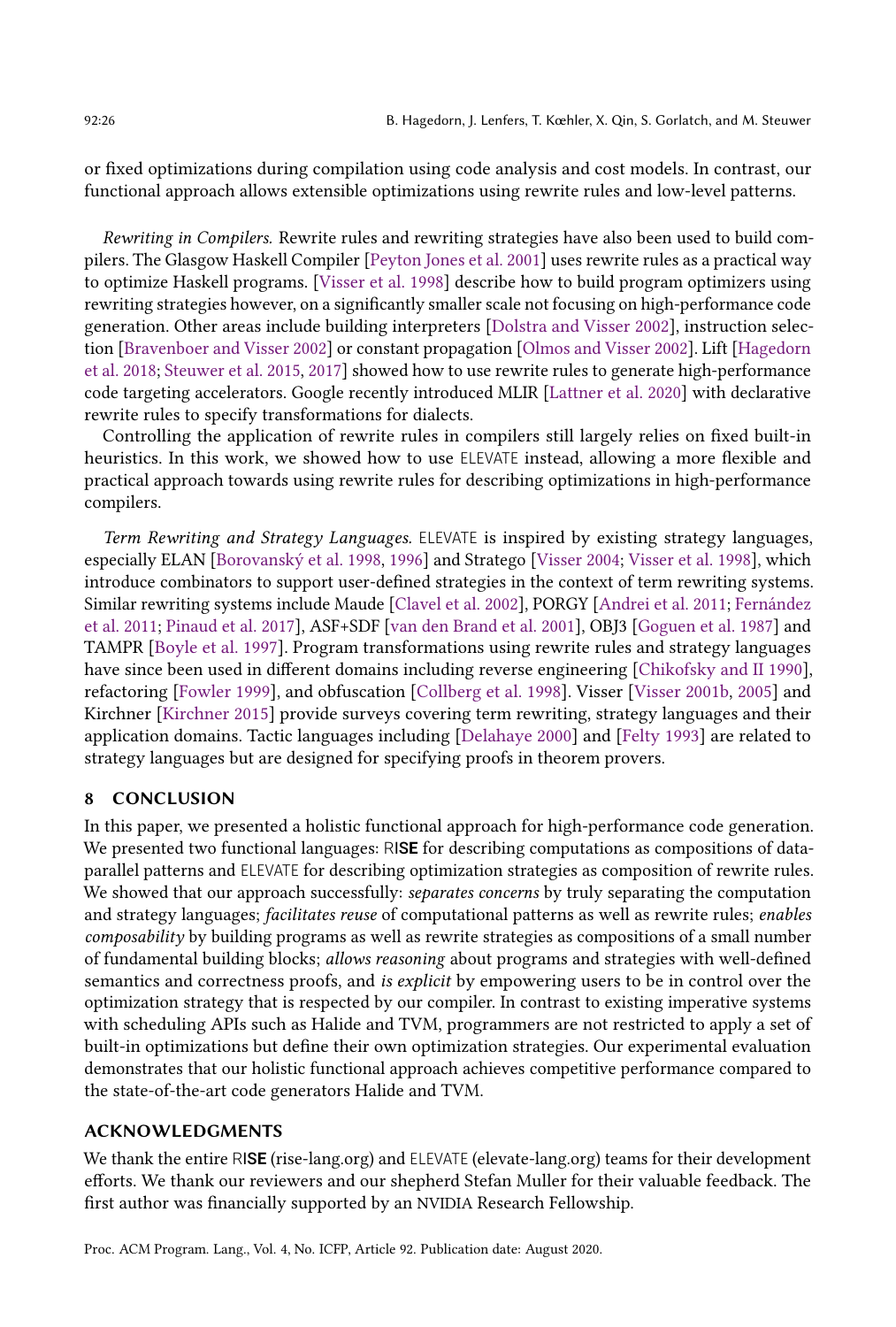#### REFERENCES

- <span id="page-27-0"></span>Martín Abadi, Ashish Agarwal, Paul Barham, Eugene Brevdo, Zhifeng Chen, Craig Citro, Greg S. Corrado, Andy Davis, Jeffrey Dean, Matthieu Devin, Sanjay Ghemawat, Ian Goodfellow, Andrew Harp, Geoffrey Irving, Michael Isard, Yangqing Jia, Rafal Jozefowicz, Lukasz Kaiser, Manjunath Kudlur, Josh Levenberg, Dandelion Mané, Rajat Monga, Sherry Moore, Derek Murray, Chris Olah, Mike Schuster, Jonathon Shlens, Benoit Steiner, Ilya Sutskever, Kunal Talwar, Paul Tucker, Vincent Vanhoucke, Vijay Vasudevan, Fernanda Viégas, Oriol Vinyals, Pete Warden, Martin Wattenberg, Martin Wicke, Yuan Yu, and Xiaoqiang Zheng. 2015. TensorFlow: Large-Scale Machine Learning on Heterogeneous Systems. [https:](https://www.tensorflow.org/) [//www.tensorflow.org/](https://www.tensorflow.org/) Software available from tensorflow.org.
- <span id="page-27-14"></span>Oana Andrei, Maribel Fernández, Hélène Kirchner, Guy Melançon, Olivier Namet, and Bruno Pinaud. 2011. PORGY: Strategy-Driven Interactive Transformation of Graphs. In Proceedings 6th International Workshop on Computing with Terms and Graphs, TERMGRAPH 2011, Saarbrücken, Germany, 2nd April 2011. 54-68. <https://doi.org/10.4204/EPTCS.48.7>
- <span id="page-27-5"></span>Robert Atkey, Michel Steuwer, Sam Lindley, and Christophe Dubach. 2017. Strategy Preserving Compilation for Parallel Functional Code. CoRR abs/1710.08332 (2017).
- <span id="page-27-6"></span>Riyadh Baghdadi, Jessica Ray, Malek Ben Romdhane, Emanuele Del Sozzo, Abdurrahman Akkas, Yunming Zhang, Patricia Suriana, Shoaib Kamil, and Saman P. Amarasinghe. 2019. Tiramisu: A Polyhedral Compiler for Expressing Fast and Portable Code. In IEEE/ACM International Symposium on Code Generation and Optimization, CGO 2019, Washington, DC, USA, February 16-20, 2019. 193-205. <https://doi.org/10.1109/CGO.2019.8661197>
- <span id="page-27-1"></span>Paul Barham and Michael Isard. 2019. Machine Learning Systems are Stuck in a Rut. In HotOS. ACM, 177-183.
- <span id="page-27-3"></span>Richard Bird and Oege de Moor. 1997. Algebra of Programming. Prentice-Hall, Inc., Upper Saddle River, NJ, USA.
- <span id="page-27-11"></span>Peter Borovanský, Claude Kirchner, Hélène Kirchner, Pierre-Etienne Moreau, and Christophe Ringeissen. 1998. An overview of ELAN. Electr. Notes Theor. Comput. Sci. 15 (1998), 55-70. [https://doi.org/10.1016/S1571-0661\(05\)82552-6](https://doi.org/10.1016/S1571-0661(05)82552-6)
- <span id="page-27-12"></span>Peter Borovanský, Claude Kirchner, Hélène Kirchner, Pierre-Etienne Moreau, and Marian Vittek. 1996. ELAN: A logical framework based on computational systems. Electr. Notes Theor. Comput. Sci. 4 (1996), 35-50. [https://doi.org/10.1016/](https://doi.org/10.1016/S1571-0661(04)00032-5) [S1571-0661\(04\)00032-5](https://doi.org/10.1016/S1571-0661(04)00032-5)
- <span id="page-27-16"></span>James M Boyle, Terence J Harmer, and Victor L Winter. 1997. The TAMPR program transformation system: Simplifying the development of numerical software. In Modern software tools for scientific computing. Springer, 353-372.
- <span id="page-27-10"></span>Martin Bravenboer and Eelco Visser. 2002. Rewriting Strategies for Instruction Selection. In Rewriting Techniques and Applications, 13th International Conference, RTA 2002, Copenhagen, Denmark, July 22-24, 2002, Proceedings. 237-251. [https://doi.org/10.1007/3-540-45610-4\\_17](https://doi.org/10.1007/3-540-45610-4_17)
- <span id="page-27-4"></span>Manuel M. T. Chakravarty, Gabriele Keller, Sean Lee, Trevor L. McDonell, and Vinod Grover. 2011. Accelerating Haskell array codes with multicore GPUs. In DAMP. ACM, 3-14.
- <span id="page-27-7"></span>Chun Chen, Jacqueline Chame, and Mary Hall. 2008. CHiLL: A framework for composing high-level loop transformations. Technical Report. Citeseer.
- <span id="page-27-2"></span>Tianqi Chen, Thierry Moreau, Ziheng Jiang, Lianmin Zheng, Eddie Q. Yan, Haichen Shen, Meghan Cowan, Leyuan Wang, Yuwei Hu, Luis Ceze, Carlos Guestrin, and Arvind Krishnamurthy. 2018. TVM: An Automated End-to-End Optimizing Compiler for Deep Learning. In 13th USENIX Symposium on Operating Systems Design and Implementation, OSDI 2018, Carlsbad, CA, USA, October 8-10, 2018. 578-594. <https://www.usenix.org/conference/osdi18/presentation/chen>
- <span id="page-27-17"></span>Elliot J. Chikofsky and James H. Cross II. 1990. Reverse Engineering and Design Recovery: A Taxonomy. IEEE Software 7, 1 (1990), 13-17. <https://doi.org/10.1109/52.43044>
- <span id="page-27-13"></span>Manuel Clavel, Francisco Durán, Steven Eker, Patrick Lincoln, Narciso Martí-Oliet, José Meseguer, and Jose F. Quesada. 2002. Maude: specification and programming in rewriting logic. Theor. Comput. Sci. 285, 2 (2002), 187-243. [https:](https://doi.org/10.1016/S0304-3975(01)00359-0) [//doi.org/10.1016/S0304-3975\(01\)00359-0](https://doi.org/10.1016/S0304-3975(01)00359-0)
- <span id="page-27-18"></span>Christian S. Collberg, Clark D. Thomborson, and Douglas Low. 1998. Manufacturing Cheap, Resilient, and Stealthy Opaque Constructs. In POPL '98, Proceedings of the 25th ACM SIGPLAN-SIGACT Symposium on Principles of Programming Languages, San Diego, CA, USA, January 19-21, 1998. 184-196. <https://doi.org/10.1145/268946.268962>
- <span id="page-27-8"></span>Alexander Collins, Dominik Grewe, Vinod Grover, Sean Lee, and Adriana Susnea. 2014. NOVA: A Functional Language for Data Parallelism. In ARRAY@PLDI. ACM, 8-13.
- <span id="page-27-19"></span>David Delahaye. 2000. A Tactic Language for the System Coq. In LPAR (Lecture Notes in Computer Science), Vol. 1955. Springer, 85-95.
- <span id="page-27-9"></span>Eelco Dolstra and Eelco Visser. 2002. Building Interpreters with Rewriting Strategies. Electr. Notes Theor. Comput. Sci. 65, 3 (2002), 57-76. [https://doi.org/10.1016/S1571-0661\(04\)80427-4](https://doi.org/10.1016/S1571-0661(04)80427-4)
- <span id="page-27-20"></span>Amy P. Felty. 1993. Implementing Tactics and Tacticals in a Higher-Order Logic Programming Language. J. Autom. Reasoning 11, 1 (1993), 41-81.
- <span id="page-27-15"></span>Maribel Fernández, Hélène Kirchner, and Olivier Namet. 2011. A Strategy Language for Graph Rewriting. In Logic-Based Program Synthesis and Transformation - 21st International Symposium, LOPSTR 2011, Odense, Denmark, July 18-20, 2011. Revised Selected Papers. 173-188. [https://doi.org/10.1007/978-3-642-32211-2\\_12](https://doi.org/10.1007/978-3-642-32211-2_12)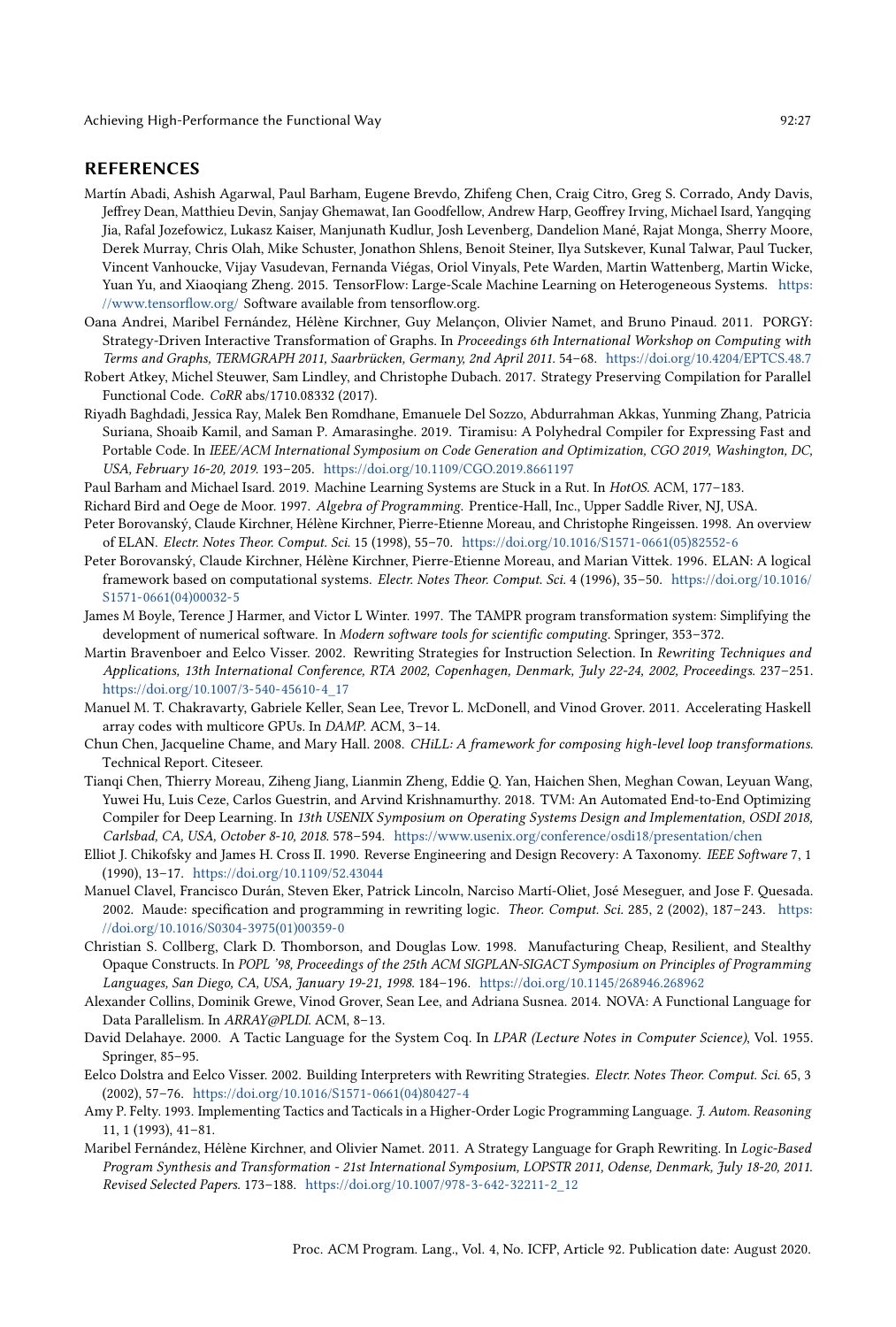- <span id="page-28-23"></span>Martin Fowler. 1999. Refactoring - Improving the Design of Existing Code. Addison-Wesley. [http://martinfowler.com/books/](http://martinfowler.com/books/refactoring.html) [refactoring.html](http://martinfowler.com/books/refactoring.html)
- <span id="page-28-16"></span>Sylvain Girbal, Nicolas Vasilache, Cédric Bastoul, Albert Cohen, David Parello, Marc Sigler, and Olivier Temam. 2006. Semi-Automatic Composition of Loop Transformations for Deep Parallelism and Memory Hierarchies. International Journal of Parallel Programming 34, 3 (2006), 261-317. <https://doi.org/10.1007/s10766-006-0012-3>
- <span id="page-28-22"></span>Joseph A. Goguen, Claude Kirchner, Hélène Kirchner, Aristide Mégrelis, José Meseguer, and Timothy C. Winkler. 1987. An Introduction to OBJ 3. In Conditional Term Rewriting Systems, 1st International Workshop, Orsay, France, July 8-10, 1987, Proceedings. 258-263. [https://doi.org/10.1007/3-540-19242-5\\_22](https://doi.org/10.1007/3-540-19242-5_22)
- <span id="page-28-6"></span>Bastian Hagedorn, Larisa Stoltzfus, Michel Steuwer, Sergei Gorlatch, and Christophe Dubach. 2018. High performance stencil code generation with lift. In Proceedings of the 2018 International Symposium on Code Generation and Optimization, CGO 2018, Vösendorf / Vienna, Austria, February 24-28, 2018. 100-112. <https://doi.org/10.1145/3168824>
- <span id="page-28-12"></span>Halide. 2020. Tutorial: Scheduling. [https://halide-lang.org/tutorials/tutorial\\_lesson\\_05\\_scheduling\\_1.html](https://halide-lang.org/tutorials/tutorial_lesson_05_scheduling_1.html)
- <span id="page-28-15"></span>Mary Hall, Jacqueline Chame, Chun Chen, Jaewook Shin, Gabe Rudy, and Malik Murtaza Khan. 2009. Loop transformation recipes for code generation and auto-tuning. In International Workshop on Languages and Compilers for Parallel Computing. Springer, 50-64.
- <span id="page-28-0"></span>John L. Hennessy and David A. Patterson. 2019. A new golden age for computer architecture. Commun. ACM 62, 2 (2019),  $48 - 60.$
- <span id="page-28-9"></span>Troels Henriksen, Niels G. W. Serup, Martin Elsman, Fritz Henglein, and Cosmin E. Oancea. 2017. Futhark: purely functional GPU-programming with nested parallelism and in-place array updates. In PLDI. ACM, 556-571.
- <span id="page-28-10"></span>Hélène Kirchner. 2015. Rewriting Strategies and Strategic Rewrite Programs. In Logic, Rewriting, and Concurrency - Essays dedicated to José Meseguer on the Occasion of His 65th Birthday. 380-403. [https://doi.org/10.1007/978-3-319-23165-5\\_18](https://doi.org/10.1007/978-3-319-23165-5_18)
- <span id="page-28-20"></span>Chris Lattner, Mehdi Amini, Uday Bondhugula, Albert Cohen, Andy Davis, Jacques Pienaar, River Riddle, Tatiana Shpeisman, Nicolas Vasilache, and Oleksandr Zinenko. 2020. MLIR: A Compiler Infrastructure for the End of Moore's Law. arXiv[:cs.PL/2002.11054](https://arxiv.org/abs/cs.PL/2002.11054)
- <span id="page-28-14"></span>Sebastiaan Pascal Luttik, Eelco Visser, et al. 1997. Specification of rewriting strategies. Universiteit van Amsterdam. Programming Research Group.
- <span id="page-28-17"></span>Trevor L. McDonell, Manuel M. T. Chakravarty, Gabriele Keller, and Ben Lippmeier. 2013. Optimising purely functional GPU programs. In ICFP. ACM, 49-60.
- <span id="page-28-13"></span>Ulf Norell. 2007. Towards a practical programming language based on dependent type theory. Ph.D. Dissertation. Department of Computer Science and Engineering, Chalmers University of Technology, SE-412 96 Göteborg, Sweden.
- <span id="page-28-19"></span>Karina Olmos and Eelco Visser. 2002. Strategies for Source-to-Source Constant Progagation. Electr. Notes Theor. Comput. Sci. 70, 6 (2002), 156-175. [https://doi.org/10.1016/S1571-0661\(04\)80605-4](https://doi.org/10.1016/S1571-0661(04)80605-4)
- <span id="page-28-1"></span>Adam Paszke, Sam Gross, Soumith Chintala, Gregory Chanan, Edward Yang, Zachary DeVito, Zeming Lin, Alban Desmaison, Luca Antiga, and Adam Lerer. 2017. Automatic differentiation in PyTorch. (2017).
- <span id="page-28-4"></span>Simon Peyton Jones, Andrew Tolmach, and Tony Hoare. 2001. Playing by the rules: rewriting as a practical optimisation technique in GHC. In 2001 Haskell Workshop (2001 haskell workshop ed.). ACM SIGPLAN.
- <span id="page-28-21"></span>Bruno Pinaud, Oana Andrei, Maribel Fernández, Hélène Kirchner, Guy Melançon, and Jason Vallet. 2017. PORGY : a Visual Analytics Platform for System Modelling and Analysis Based on Graph Rewriting. In 17ème Journées Francophones Extraction et Gestion des Connaissances, EGC 2017, 24-27 Janvier 2017, Grenoble, France. 473-476. [http://editions](http://editions-rnti.fr/?inprocid=1002327)[rnti.fr/?inprocid=1002327](http://editions-rnti.fr/?inprocid=1002327)
- <span id="page-28-2"></span>Jonathan Ragan-Kelley, Andrew Adams, Dillon Sharlet, Connelly Barnes, Sylvain Paris, Marc Levoy, Saman P. Amarasinghe, and Frédo Durand. 2018. Halide: decoupling algorithms from schedules for high-performance image processing. Commun. ACM 61, 1 (2018), 106-115. <https://doi.org/10.1145/3150211>
- <span id="page-28-3"></span>Jonathan Ragan-Kelley, Connelly Barnes, Andrew Adams, Sylvain Paris, Frédo Durand, and Saman P. Amarasinghe. 2013. Halide: a language and compiler for optimizing parallelism, locality, and recomputation in image processing pipelines. In PLDI. ACM, 519-530.
- <span id="page-28-5"></span>Michel Steuwer, Christian Fensch, Sam Lindley, and Christophe Dubach. 2015. Generating performance portable code using rewrite rules: from high-level functional expressions to high-performance OpenCL code. In ICFP. ACM, 205-217.
- <span id="page-28-7"></span>Michel Steuwer, Toomas Remmelg, and Christophe Dubach. 2016. Matrix multiplication beyond auto-tuning: rewrite-based GPU code generation. In CASES. ACM, 15:1-15:10.
- <span id="page-28-8"></span>Michel Steuwer, Toomas Remmelg, and Christophe Dubach. 2017. Lift: a functional data-parallel IR for high-performance GPU code generation. In Proceedings of the 2017 International Symposium on Code Generation and Optimization, CGO 2017, Austin, TX, USA, February 4-8, 2017. 74-85. <http://dl.acm.org/citation.cfm?id=3049841>
- <span id="page-28-18"></span>Joel Svensson, Mary Sheeran, and Koen Claessen. 2008. Obsidian: A Domain Specific Embedded Language for Parallel Programming of Graphics Processors. In IFL (Lecture Notes in Computer Science), Vol. 5836. Springer, 156-173.
- <span id="page-28-11"></span>TVM. 2020. How to optimize GEMM on CPU. [https://docs.tvm.ai/tutorials/optimize/opt\\_gemm.html](https://docs.tvm.ai/tutorials/optimize/opt_gemm.html)